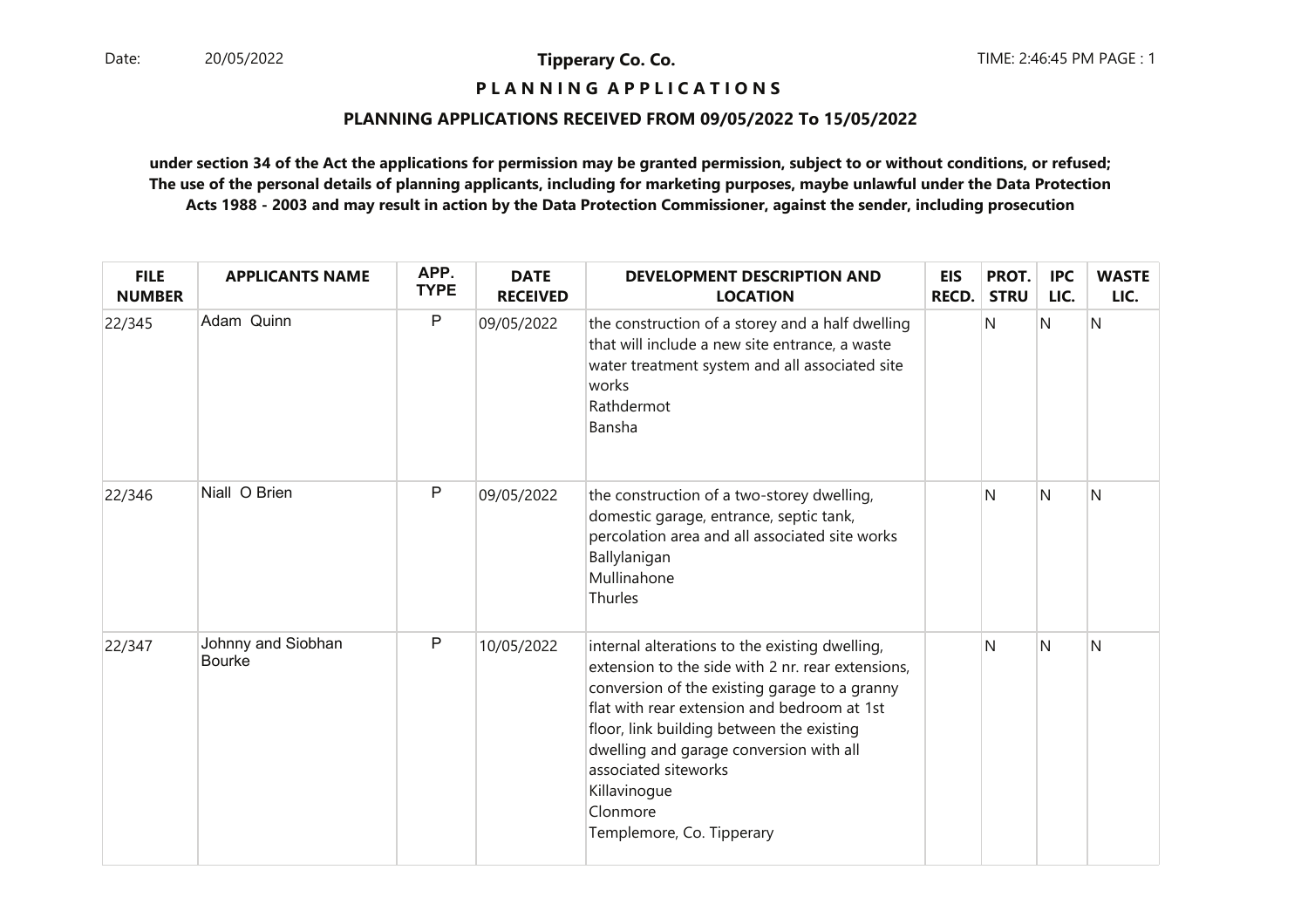**P L A N N I N G A P P L I C A T I O N S** 

#### **PLANNING APPLICATIONS RECEIVED FROM 09/05/2022 To 15/05/2022**

| <b>FILE</b><br><b>NUMBER</b> | <b>APPLICANTS NAME</b> | APP.<br><b>TYPE</b> | <b>DATE</b><br><b>RECEIVED</b> | DEVELOPMENT DESCRIPTION AND<br><b>LOCATION</b>                                                                                                                                                                             | <b>EIS</b><br><b>RECD.</b> | PROT.<br><b>STRU</b> | IPC<br>LIC. | <b>WASTE</b><br>LIC. |
|------------------------------|------------------------|---------------------|--------------------------------|----------------------------------------------------------------------------------------------------------------------------------------------------------------------------------------------------------------------------|----------------------------|----------------------|-------------|----------------------|
| 22/348                       | Leona Doyle            | P                   | 10/05/2022                     | $(1)$ The demolition of part of the existing<br>dwelling and (2) the construction of a domestic<br>extension to the dwelling, including all<br>associated site works<br>25 Cathal Brugha Street<br>Cashel<br>Co. Tipperary |                            | N                    | N.          | N                    |
| 22/349                       | Mairead Sheehan        | $\circ$             | 10/05/2022                     | the construction of a dwelling, garage, entrance,<br>waste water system, borehole, soak pits and all<br>other associated site works<br>Clashnasmut<br>Ahenny<br>Carrick on Suir                                            |                            | N                    | N           | N                    |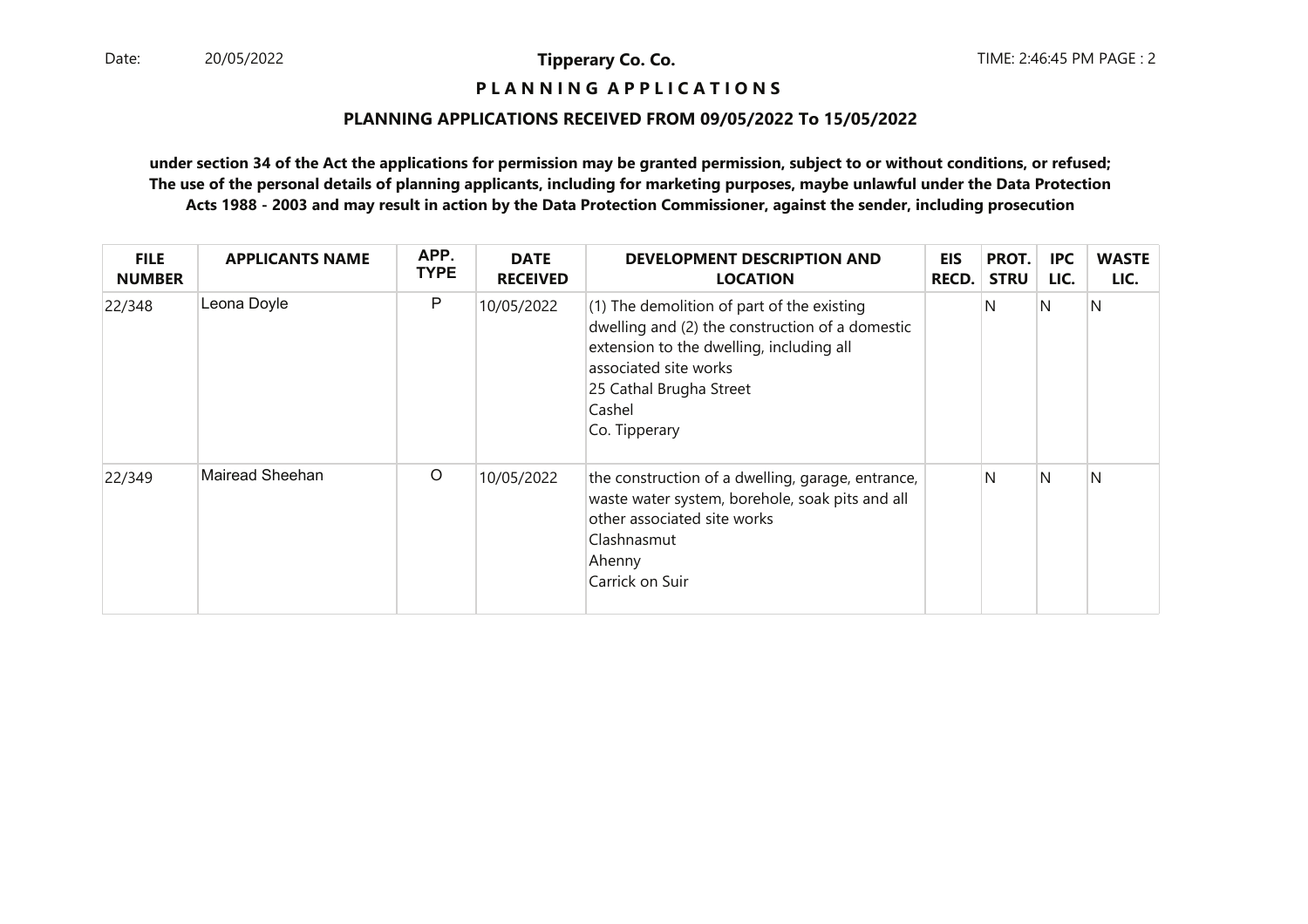# **P L A N N I N G A P P L I C A T I O N S**

#### **PLANNING APPLICATIONS RECEIVED FROM 09/05/2022 To 15/05/2022**

| <b>FILE</b>   | <b>APPLICANTS NAME</b> | APP.         | <b>DATE</b>     | <b>DEVELOPMENT DESCRIPTION AND</b>                                                                                                                                                                                                                                                                                                                                                                                                                                                                                                                                                                                                                                                                                                                                                                                                                                                                                                                                                                                        | <b>EIS</b>   | PROT.       | <b>IPC</b> | <b>WASTE</b> |
|---------------|------------------------|--------------|-----------------|---------------------------------------------------------------------------------------------------------------------------------------------------------------------------------------------------------------------------------------------------------------------------------------------------------------------------------------------------------------------------------------------------------------------------------------------------------------------------------------------------------------------------------------------------------------------------------------------------------------------------------------------------------------------------------------------------------------------------------------------------------------------------------------------------------------------------------------------------------------------------------------------------------------------------------------------------------------------------------------------------------------------------|--------------|-------------|------------|--------------|
| <b>NUMBER</b> |                        | <b>TYPE</b>  | <b>RECEIVED</b> | <b>LOCATION</b>                                                                                                                                                                                                                                                                                                                                                                                                                                                                                                                                                                                                                                                                                                                                                                                                                                                                                                                                                                                                           | <b>RECD.</b> | <b>STRU</b> | LIC.       | LIC.         |
| 22/350        | Donal Ward             | $\mathsf{R}$ | 10/05/2022      | an industrial storage shed, a concrete batching<br>plant canopy, a steel cement storage silo, three<br>concrete aggregate storage bays, two office<br>portacabins, an extension to a truck<br>maintenance shed, three steel storage<br>containers and a canteen/toilet adjacent to the<br>truck maintenance shed, a truck wash bay and a<br>self contained purpose built fuel dispensing<br>unit. Also for full planning permission to<br>construct a new free standing steel canopy<br>adjacent to the concrete batching plant, a new<br>welfare unit with toilets connected to the<br>existing septic tank, a new non-illuminated<br>advertising sign attached to the gable of the<br>concrete batching plant building and for the<br>raising and roofing of one existing aggregate<br>bay to be used as a truck store and for the filling<br>and raising of portion of the site with concrete<br>EWC code 170101, brick EWC code 170102 and<br>soil and stone EWC code 170504<br>Annaholty<br>Birdhill<br>Co Tipperary |              | N           | N          | N            |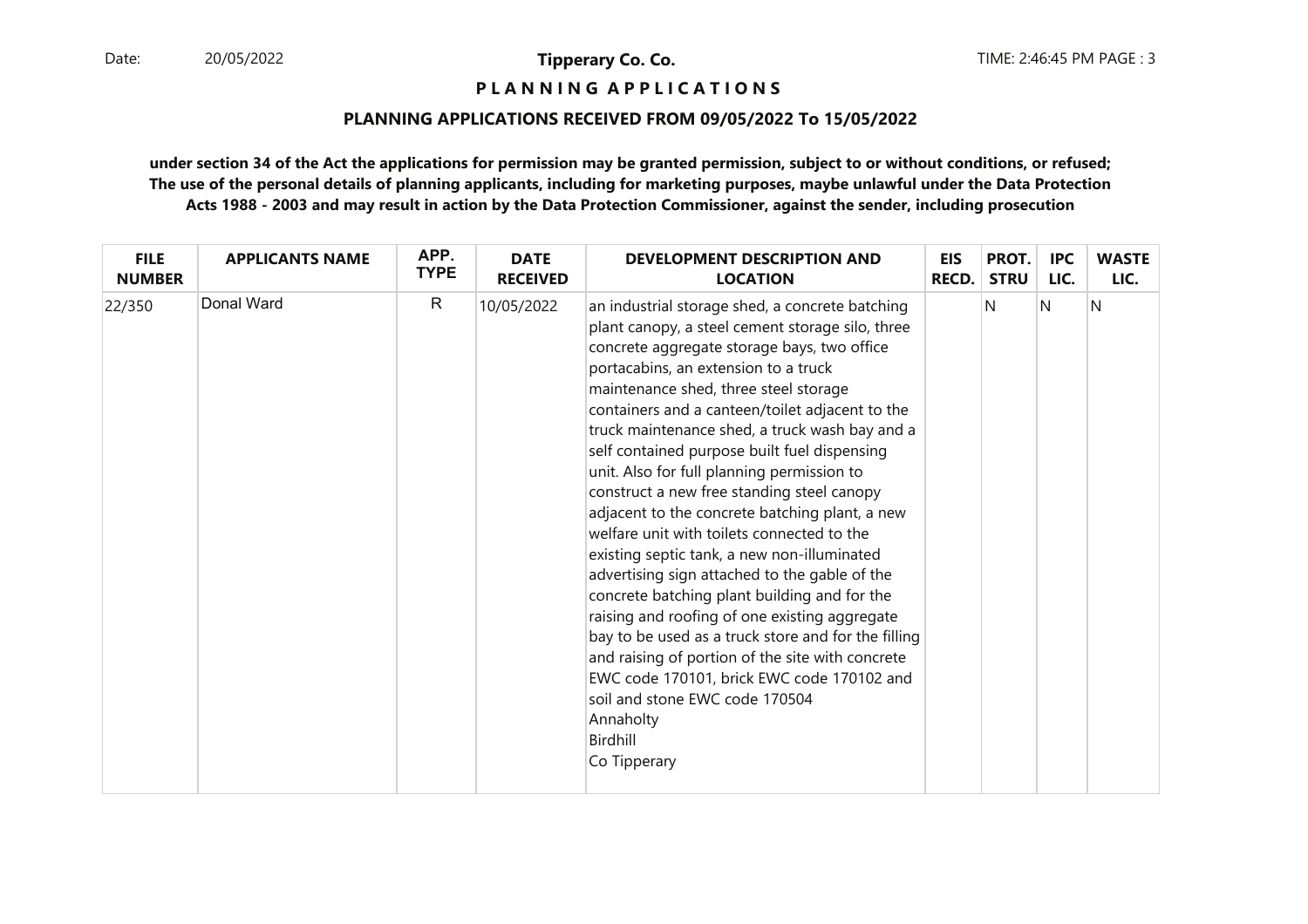# **P L A N N I N G A P P L I C A T I O N S**

#### **PLANNING APPLICATIONS RECEIVED FROM 09/05/2022 To 15/05/2022**

| <b>FILE</b><br><b>NUMBER</b> | <b>APPLICANTS NAME</b>           | APP.<br><b>TYPE</b> | <b>DATE</b><br><b>RECEIVED</b> | <b>DEVELOPMENT DESCRIPTION AND</b><br><b>LOCATION</b>                                                                                                                                                                                                                                                                                                                | <b>EIS</b><br><b>RECD.</b> | PROT.<br><b>STRU</b> | <b>IPC</b><br>LIC. | <b>WASTE</b><br>LIC. |
|------------------------------|----------------------------------|---------------------|--------------------------------|----------------------------------------------------------------------------------------------------------------------------------------------------------------------------------------------------------------------------------------------------------------------------------------------------------------------------------------------------------------------|----------------------------|----------------------|--------------------|----------------------|
| 22/351                       | Niamh Coffee & John O<br>Farrell | $\mathsf{P}$        | 11/05/2022                     | the extension to an existing dwelling and all<br>associated site works<br>Carrigeen<br>Cahel<br>Co Tipperary                                                                                                                                                                                                                                                         |                            | N                    | N                  | N                    |
| 22/352                       | <b>Richard Crowe</b>             | $\mathsf{P}$        | 11/05/2022                     | (1) amendments to existing<br>agricultural/residential entrance and roadside<br>boundaries which shall result in the formation of<br>a combined residential and agriculture entrance.<br>(2) the construction of an agricultural driveway<br>which will link to an existing agricultural<br>driveway and all associated site works<br><b>Bohercrowe</b><br>Tipperary |                            | N                    | $\mathsf{N}$       | N                    |
| 22/353                       | <b>Irish Water</b>               | $\mathsf{P}$        | 12/05/2022                     | a 2.15m high water booster kiosk located on a<br>wide public footpath which abouts the Loreto<br>Secondary School boundary wall. The roadside<br>kiosk will be installed on a concrete plinth and<br>includes water pumps, motors and controls.<br>Coleville Road<br>Raheen<br>Clonmel                                                                               |                            | N                    | $\overline{N}$     | N                    |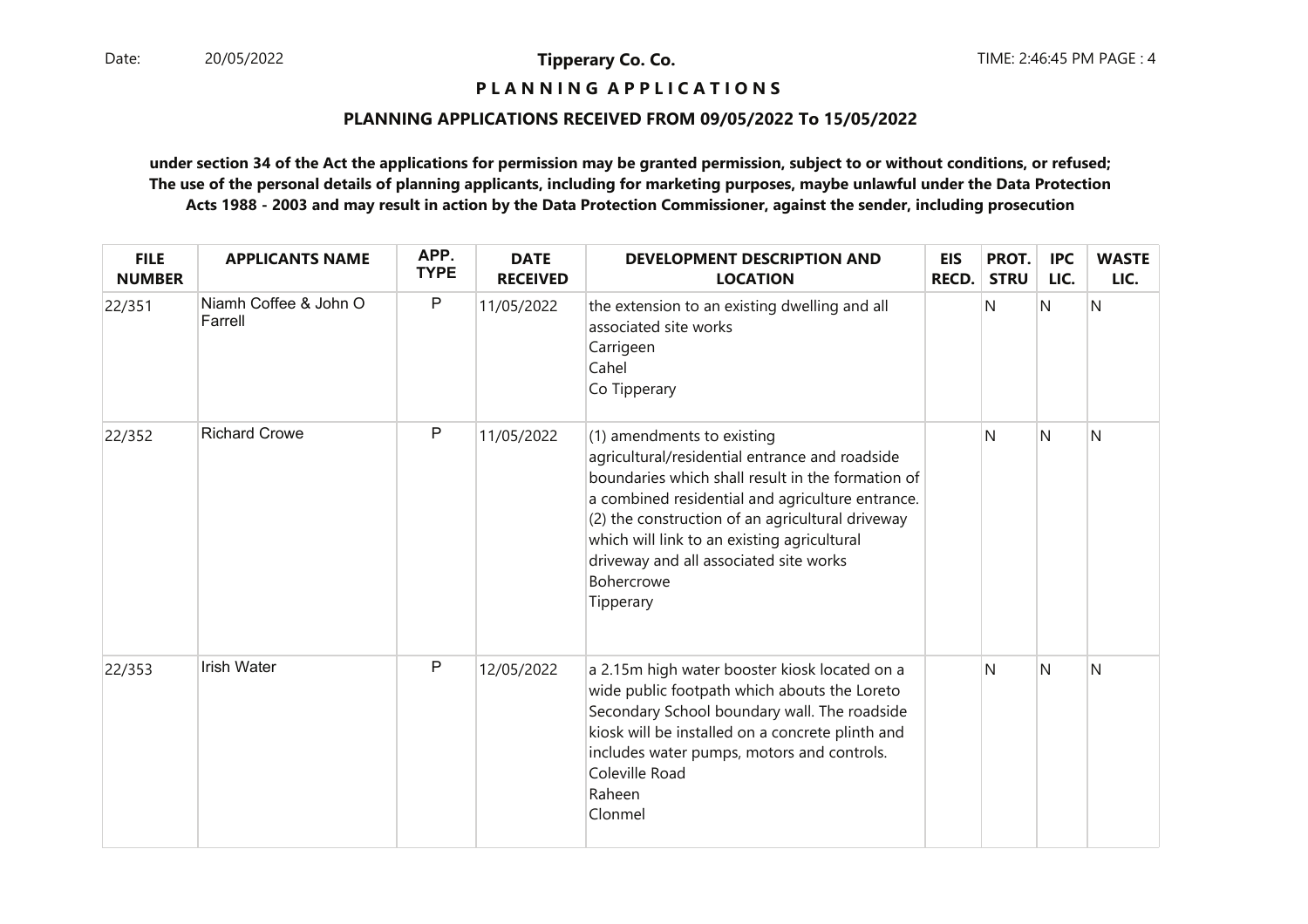**P L A N N I N G A P P L I C A T I O N S** 

#### **PLANNING APPLICATIONS RECEIVED FROM 09/05/2022 To 15/05/2022**

| <b>FILE</b><br><b>NUMBER</b> | <b>APPLICANTS NAME</b> | APP.<br><b>TYPE</b> | <b>DATE</b><br><b>RECEIVED</b> | <b>DEVELOPMENT DESCRIPTION AND</b><br><b>LOCATION</b>                                                                                                                                                                                                                                                                                                  | <b>EIS</b><br><b>RECD.</b> | PROT.<br><b>STRU</b> | <b>IPC</b><br>LIC. | <b>WASTE</b><br>LIC. |
|------------------------------|------------------------|---------------------|--------------------------------|--------------------------------------------------------------------------------------------------------------------------------------------------------------------------------------------------------------------------------------------------------------------------------------------------------------------------------------------------------|----------------------------|----------------------|--------------------|----------------------|
| 22/354                       | Helen Wall             | $\mathsf{R}$        | 12/05/2022                     | 2 no. side extensions to existing dwelling house<br>and permission to demolish existing agricultural<br>single storey building inclusive of associated site<br>works (Previous Planning reference P3/1816).<br>Cloheenafishoge<br>Ballylooby<br>Cahir                                                                                                  |                            | N                    | $\overline{N}$     | N                    |
| 22/355                       | Andrew Purves          | $\mathsf{R}$        | 12/05/2022                     | the following changes to previously granted<br>dwelling and site layout; a) single-storey curved<br>metal roof on northern elevation, b) window on<br>eastern elevation, c) orientation of the dwelling<br>on site, d) location of vehicular entrance and all<br>associated site development works<br>Sladagh<br>Lisronagh<br>Clonmel<br>Co. Tipperary |                            | N                    | N                  | N                    |
| 22/356                       | <b>Gerry Mullally</b>  | P                   | 12/05/2022                     | a 2 storey extension to the front of dwelling to<br>include a granny flat with separate entrance at<br>ground floor and extended bedroom at first<br>floor<br><b>Priesttown Demense</b><br>Drangan<br>Thurles<br>Co. Tipperary                                                                                                                         |                            | N                    | $\mathsf{N}$       | N                    |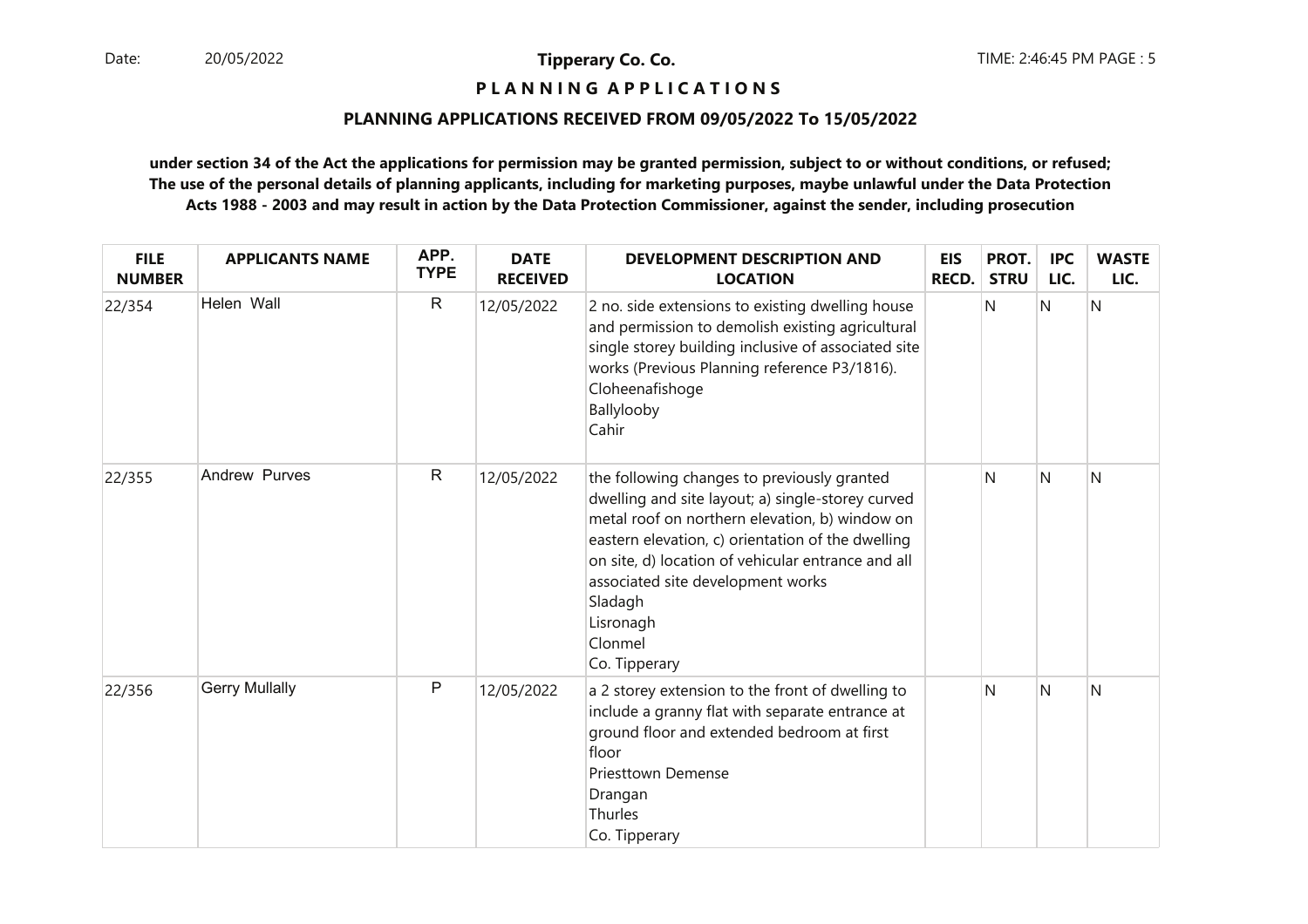# **P L A N N I N G A P P L I C A T I O N S**

#### **PLANNING APPLICATIONS RECEIVED FROM 09/05/2022 To 15/05/2022**

| 22/357   | John Mackey                      | $\mathsf{R}$ | 13/05/2022 | existing domestic garage, revised site<br>boundaries from that previously granted - PLC<br>5751 refers, all as constructed<br>Tooreenbrien<br>Newport<br>Co Tipperary                                                                                                                                                                                                                                                                                                                                  | N | N | N |
|----------|----------------------------------|--------------|------------|--------------------------------------------------------------------------------------------------------------------------------------------------------------------------------------------------------------------------------------------------------------------------------------------------------------------------------------------------------------------------------------------------------------------------------------------------------------------------------------------------------|---|---|---|
| 22/358   | Ayle N.S                         | $\mathsf{P}$ | 13/05/2022 | the removal of an existing storage shed to<br>facilitate the construction of a Pre-School &<br>School Aged child care facility, use of existing<br>hardcore stand & connection to the existing<br>treatment plant together with all associated site<br>works<br>Ayle<br>Monard<br>Co. Tipperary                                                                                                                                                                                                        | N | N | N |
| 22/60214 | <b>Quality Recycling Limited</b> | $\mathsf{P}$ | 09/05/2022 | application site is 2.47 hectares in size and is<br>delineated by one continual red line boundary.<br>The development will consist of: (1). the<br>construction and development of a Civic<br>Amenity Facility at a site that is 0.71 hectares in<br>size consisting of the following infrastructural<br>elements:<br>(1) A hard-standing kerbed yard area, A<br>stormwater management system, A foul water<br>drainage system, An upgraded site entrance, A<br>site access queuing lane, Incoming and | N | N | N |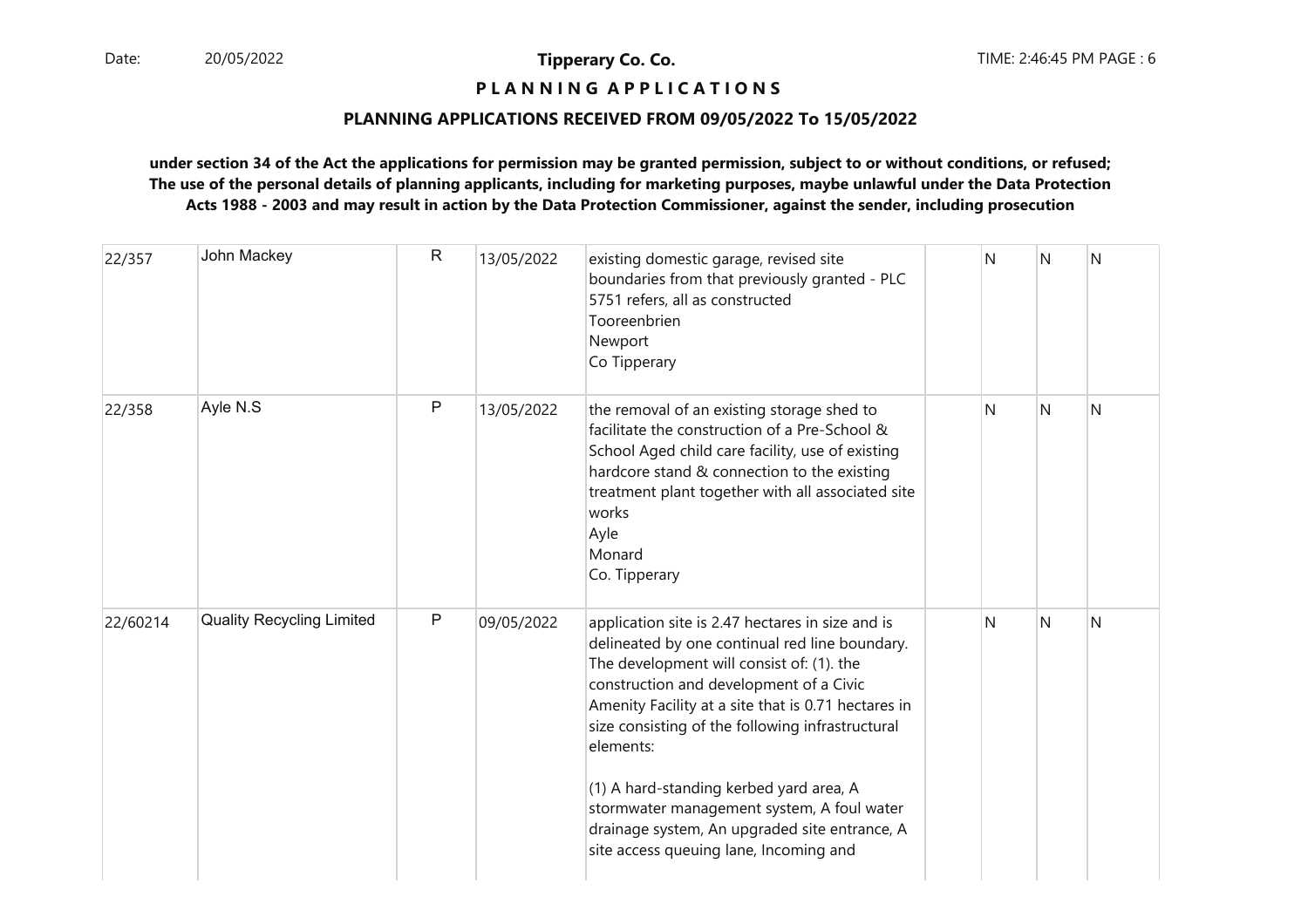#### **P L A N N I N G A P P L I C A T I O N S**

#### **PLANNING APPLICATIONS RECEIVED FROM 09/05/2022 To 15/05/2022**

**under section 34 of the Act the applications for permission may be granted permission, subject to or without conditions, or refused;The use of the personal details of planning applicants, including for marketing purposes, maybe unlawful under the Data ProtectionActs 1988 - 2003 and may result in action by the Data Protection Commissioner, against the sender, including prosecution**

> outgoing surface mounted weighbridges (21 m  $x$  3 m in size) and an adjoining weighbridge/payment hut (3 m x 3 m x 2.9 m in size) An internal traffic circulation route, Seven staff parking spaces (including one space for disabled parking, two spaces for motorcycle parking, and one EV charging point), ten customer parking spaces and a customer set down area, Waste deposition/storage areas, A waste quarantine area, and a storage yard with a separate, upgraded site entrance. (2) The operation of the proposed Civic Amenity Facility, which will involve the acceptance, bulking and onward transfer of a maximum of 2,000 tonnes of domestic waste per annum from members of the public including household municipal waste (residual and recoverable), household construction and demolition waste, household waste packaging and household hazardous waste.

(3) The installation and operation of rooftop solar panels with a cumulative coverage area of 1,049 m2 on the south facing roofs of two existing processing buildings situated at Quality Recycling Limited's existing waste facility), which is located on a site directly south of the proposed Civic Amenity Facility site which is 1.76 hectares in size.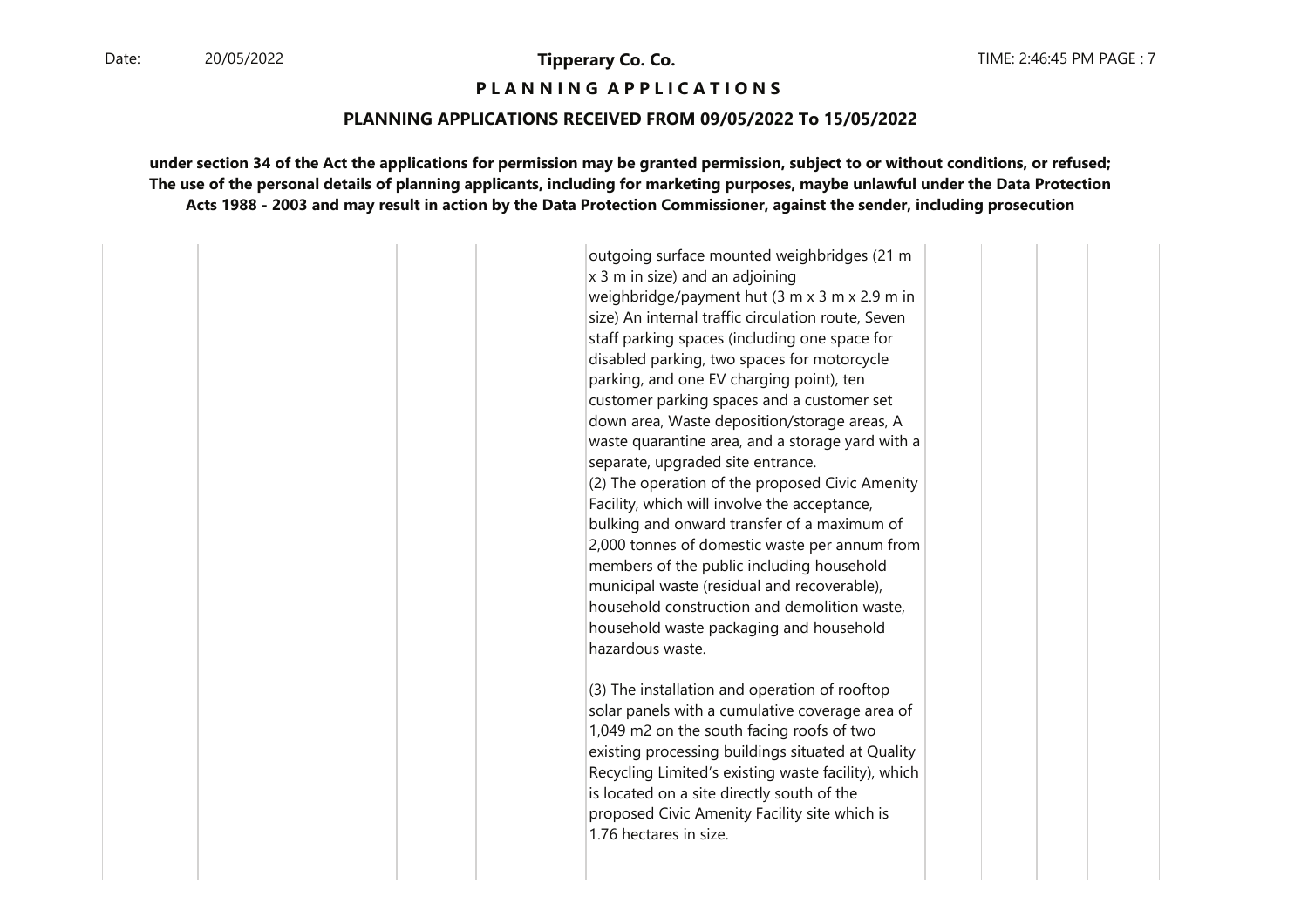# **P L A N N I N G A P P L I C A T I O N S**

#### **PLANNING APPLICATIONS RECEIVED FROM 09/05/2022 To 15/05/2022**

|          |                                         |              |            | Ballylynch,<br>Carrick On Suir<br>Co. Tipperary                                                                                                                                                                                                                                                                                          |   |   |   |
|----------|-----------------------------------------|--------------|------------|------------------------------------------------------------------------------------------------------------------------------------------------------------------------------------------------------------------------------------------------------------------------------------------------------------------------------------------|---|---|---|
| 22/60215 | John Hogan and Anna<br>Jakubiszak       | $\mathsf{P}$ | 09/05/2022 | new dwelling house, access driveway,<br>wastewater treatment system and associated<br>site works and services<br>Castletown<br>Portroe, Nenagh<br>Co. Tipperary                                                                                                                                                                          | N | N | N |
| 22/60216 | David Fogarty of Allstar<br>Tiling Ltd. | $\mathsf{P}$ | 10/05/2022 | 1. Retention for as demolished storage shed 2.<br>change of use from Residential dwelling to<br>Office use with carparking and signage, revised<br>entrance with gates and piers with all<br>connection to existing services and all<br>associated siteworks and ancillary works<br>Kavanagh Place<br>Thurles<br>Co Tipperary<br>E41T1H7 | N | N | N |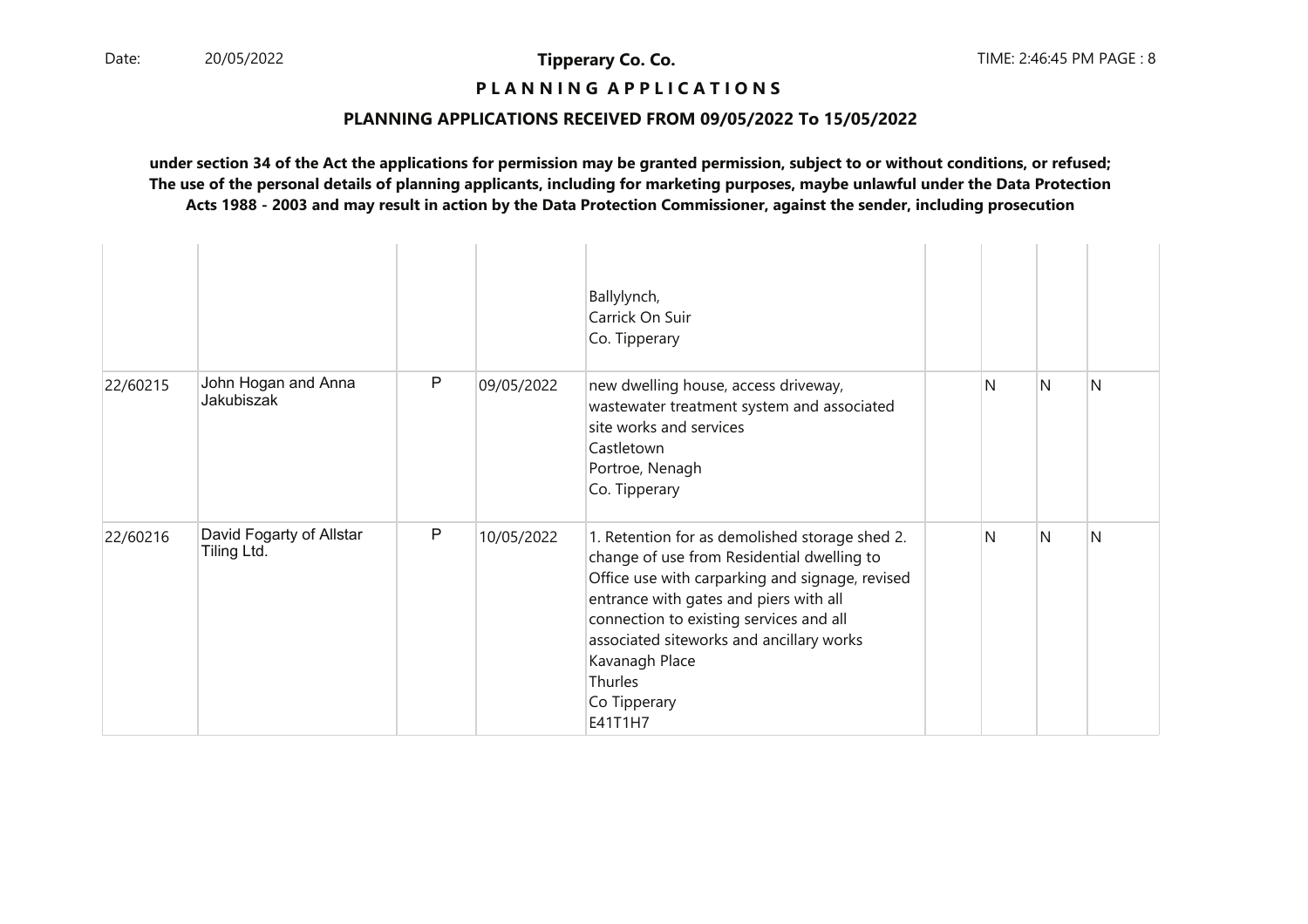**P L A N N I N G A P P L I C A T I O N S** 

#### **PLANNING APPLICATIONS RECEIVED FROM 09/05/2022 To 15/05/2022**

| <b>FILE</b><br><b>NUMBER</b> | <b>APPLICANTS NAME</b>            | APP.<br><b>TYPE</b> | <b>DATE</b><br><b>RECEIVED</b> | DEVELOPMENT DESCRIPTION AND<br><b>LOCATION</b>                                                                                                                                                                                                                                                                                                                                                                                                                                                                                                                | <b>EIS</b><br><b>RECD.</b> | PROT.<br><b>STRU</b> | <b>IPC</b><br>LIC. | <b>WASTE</b><br>LIC. |
|------------------------------|-----------------------------------|---------------------|--------------------------------|---------------------------------------------------------------------------------------------------------------------------------------------------------------------------------------------------------------------------------------------------------------------------------------------------------------------------------------------------------------------------------------------------------------------------------------------------------------------------------------------------------------------------------------------------------------|----------------------------|----------------------|--------------------|----------------------|
| 22/60217                     | McKeogh Brothers (Ballina)<br>Ltd | $\mathsf{R}$        | 11/05/2022                     | a 1-bed apartment at 46a Ballina Quay.<br>Permission was originally granted for a 2-<br>bedroom apartment at no 47 under planning<br>file reference 04/51/1903 and subsequently<br>approved for conversion to 2 commercial units<br>(numbers 46a & 47), under reference<br>10/51/0472, of which only one unit (no 47) was<br>developed. The remaining part of no 47, not<br>converted to a commercial unit, was converted<br>to a 1-bedroom apartment (no 46a) at Ballina<br>Quay, Ballina.<br>46a Ballina Quay<br><b>Ballina</b><br>Co Tipperary<br>V94 3V24 |                            | N                    | $\mathsf{N}$       | N                    |
| 22/60218                     | Helen McGrath                     | $\mathsf{R}$        | 11/05/2022                     | extension (including the conversion of existing<br>garage structure to residential use) and all<br>associated site works<br>Middlequarter<br>Newcastle<br>Clonmel, Co. Tippetrary<br>E91 HF85                                                                                                                                                                                                                                                                                                                                                                 |                            | N                    | N                  | N                    |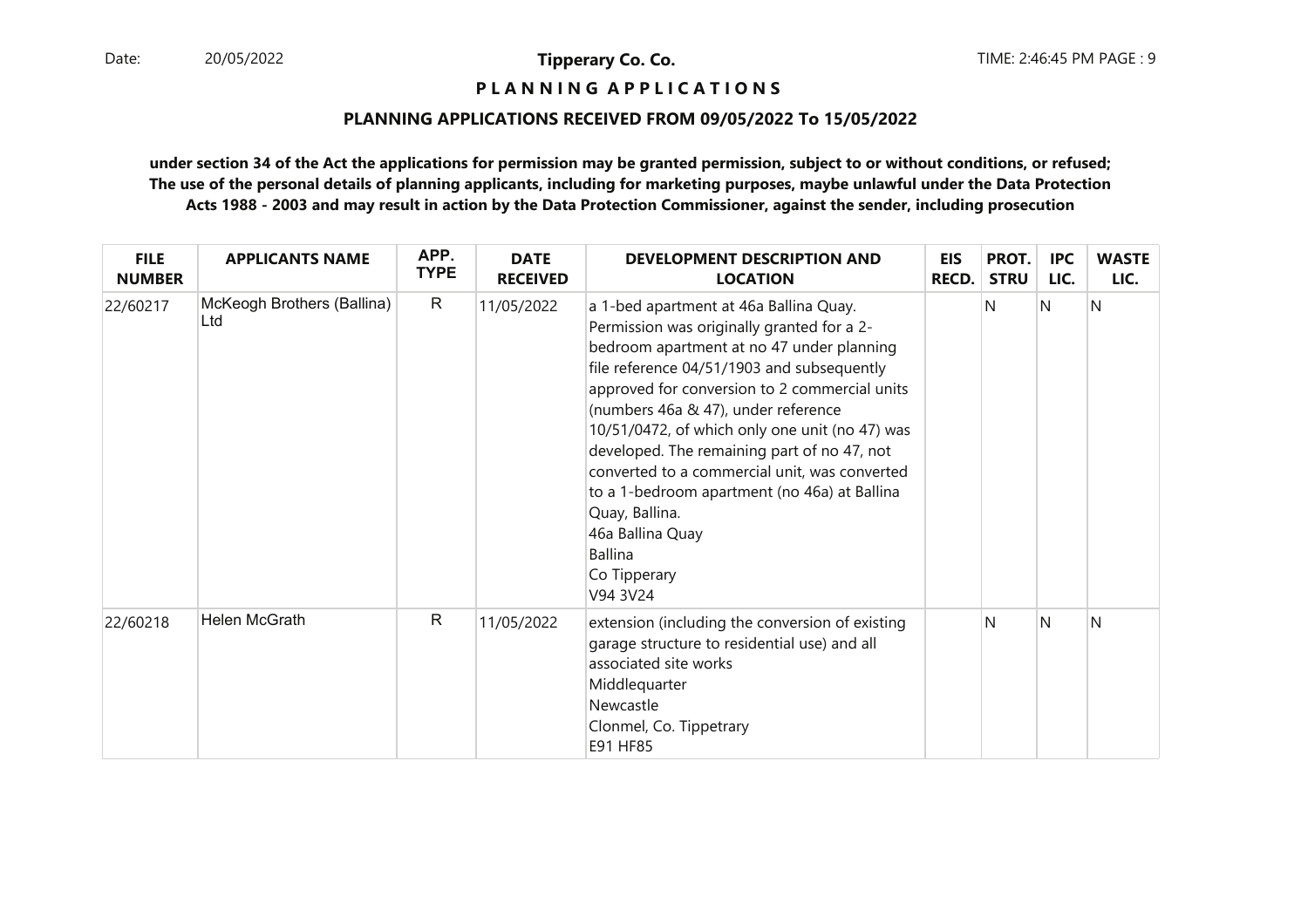# **P L A N N I N G A P P L I C A T I O N S**

#### **PLANNING APPLICATIONS RECEIVED FROM 09/05/2022 To 15/05/2022**

| <b>FILE</b><br><b>NUMBER</b> | <b>APPLICANTS NAME</b> | APP.<br><b>TYPE</b> | <b>DATE</b><br><b>RECEIVED</b> | <b>DEVELOPMENT DESCRIPTION AND</b><br><b>LOCATION</b>                                                                                                                                                                                                                                        | <b>EIS</b><br>RECD. | PROT.<br><b>STRU</b> | <b>IPC</b><br>LIC. | <b>WASTE</b><br>LIC. |
|------------------------------|------------------------|---------------------|--------------------------------|----------------------------------------------------------------------------------------------------------------------------------------------------------------------------------------------------------------------------------------------------------------------------------------------|---------------------|----------------------|--------------------|----------------------|
| 22/60219                     | Louise Merrigan        | $\mathsf{R}$        | 11/05/2022                     | 1) Front Porch and (2) amended fenestration to<br>Western Gable of Dwelling (from that Granted<br>under Planning Ref 06/1563) and all associated<br>site works<br>Ardane<br>Bansha<br>Co. Tipperary<br>E34 AT85                                                                              |                     | N                    | N                  | N                    |
| 22/60220                     | Roisin Stapleton       | P                   | 11/05/2022                     | a dwelling, garage, effluent treatment system,<br>entrance and all associated site works<br>Husseystown<br>Cahir<br>Co Tipperary                                                                                                                                                             |                     | N                    | N                  | N                    |
| 22/60221                     | <b>Michael Butler</b>  | P                   | 11/05/2022                     | the construction of a vehicular entrance,<br>dwelling house, garage, domestic wastewater<br>treatment system with polishing filter, together<br>with all associated site works. This application is<br>accompanied by a Natura Impact Statement<br>(NIS)<br>Moher east<br>Toem<br>Cappawhite | Υ                   | N                    | N                  | N                    |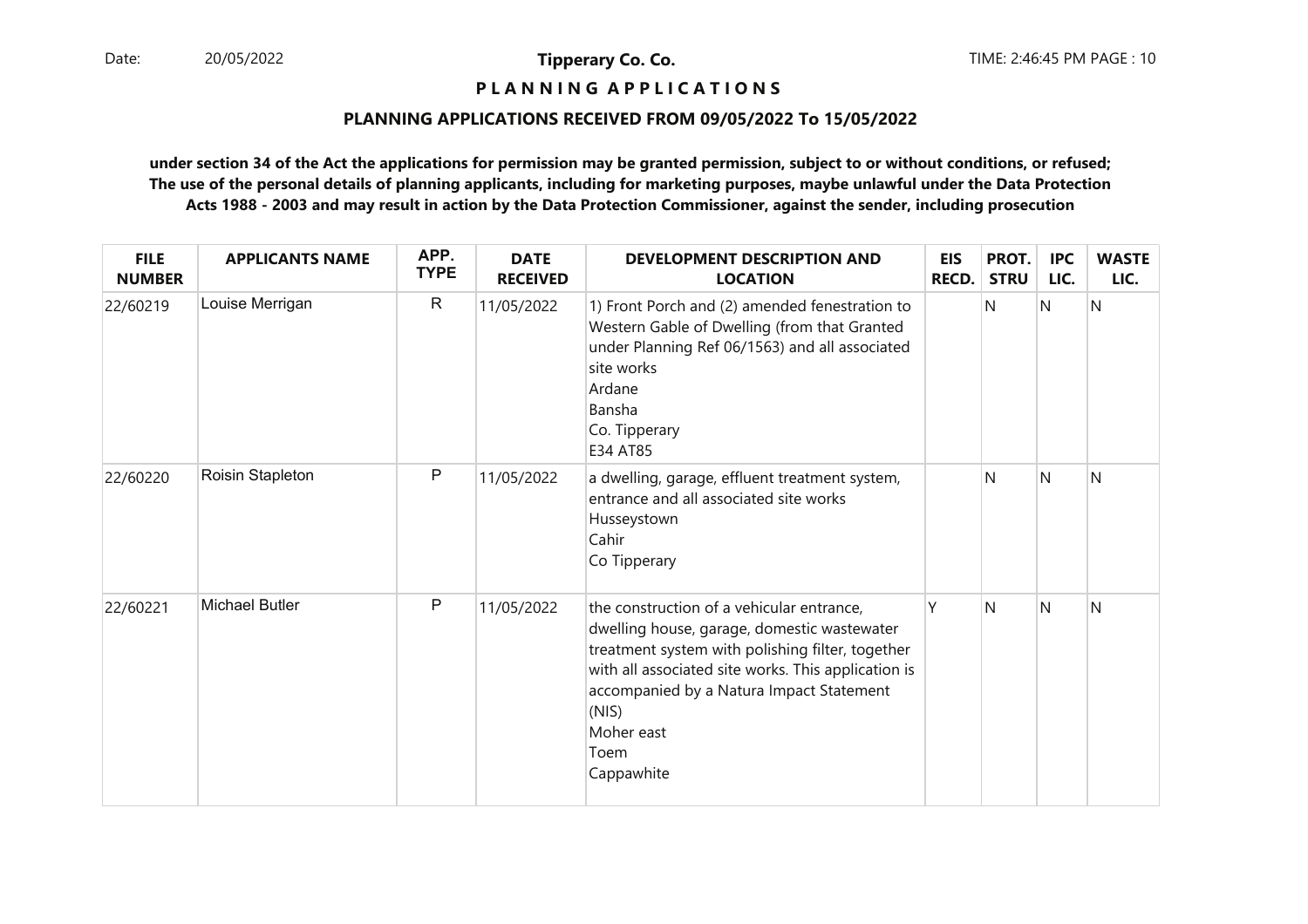# **P L A N N I N G A P P L I C A T I O N S**

#### **PLANNING APPLICATIONS RECEIVED FROM 09/05/2022 To 15/05/2022**

| <b>FILE</b><br><b>NUMBER</b> | <b>APPLICANTS NAME</b> | APP.<br><b>TYPE</b> | <b>DATE</b><br><b>RECEIVED</b> | <b>DEVELOPMENT DESCRIPTION AND</b><br><b>LOCATION</b>                                                                                                                                                                                                                                                                                                                                                                          | EIS<br><b>RECD.</b> | PROT.<br><b>STRU</b> | <b>IPC</b><br>LIC. | <b>WASTE</b><br>LIC. |
|------------------------------|------------------------|---------------------|--------------------------------|--------------------------------------------------------------------------------------------------------------------------------------------------------------------------------------------------------------------------------------------------------------------------------------------------------------------------------------------------------------------------------------------------------------------------------|---------------------|----------------------|--------------------|----------------------|
| 22/60222                     | Tomas Hogan            | P                   | 12/05/2022                     | a. Proposed Part single storey / part 2 storey<br>(lower-level) dwelling<br>b. Proposed single storey garage ancillary to<br>proposed dwelling<br>c. Proposed new treatment system, percolation<br>area.<br>d. Proposed new entrance from public road and<br>adjustment to existing agricultural access.<br>e. And all associated site works, and ancillary<br>services.<br>Ballygibbon<br>Nenagh<br>Co. Tipperary             |                     | N                    | N                  | N                    |
| 22/60223                     | Anthony Murphy         | $\mathsf{P}$        | 12/05/2022                     | a total of four glamping pods for guests along<br>with an outdoor / sheltered communal area, a<br>Reception / Staff hut, bike storage and<br>recycling/waste storage. Two parking bays per<br>pod as well as an additional 2no. spaces for staff<br>usage. Also intended is landscaping and an<br>underground water treatment plant for<br>drainage.<br>Coole, Middle Quarter<br>Newcastle, Clonmel<br>Co Tipperary<br>E91C3W9 |                     | N                    | <sup>N</sup>       | N                    |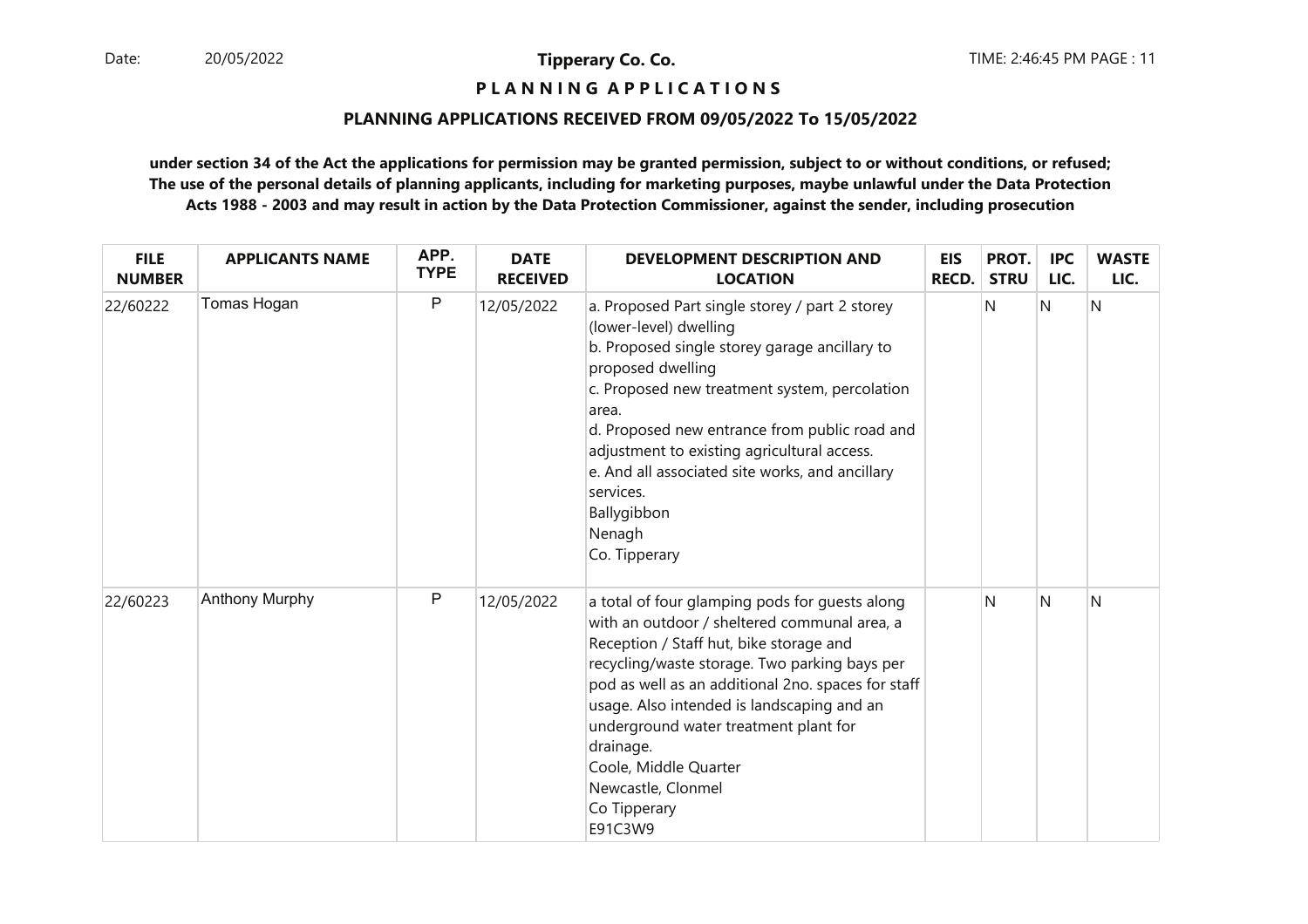# **P L A N N I N G A P P L I C A T I O N S**

#### **PLANNING APPLICATIONS RECEIVED FROM 09/05/2022 To 15/05/2022**

| <b>FILE</b><br><b>NUMBER</b> | <b>APPLICANTS NAME</b> | APP.<br><b>TYPE</b> | <b>DATE</b><br><b>RECEIVED</b> | <b>DEVELOPMENT DESCRIPTION AND</b><br><b>LOCATION</b>                                                                                                                                                                                                                                                                                                     | EIS<br><b>RECD.</b> | PROT.<br><b>STRU</b> | <b>IPC</b><br>LIC. | <b>WASTE</b><br>LIC. |
|------------------------------|------------------------|---------------------|--------------------------------|-----------------------------------------------------------------------------------------------------------------------------------------------------------------------------------------------------------------------------------------------------------------------------------------------------------------------------------------------------------|---------------------|----------------------|--------------------|----------------------|
| 22/60224                     | Joe & Edel Mulcahy     | P                   | 13/05/2022                     | the change of house type of that already<br>permitted from a 4 bedroom house to 3<br>bedroom house including all associated site<br>development works at site no.10 of the<br>previously permitted houses granted permission<br>under planning file reference no. 20892<br>Beech View<br>Ard na Sidhe<br>Clonmel                                          |                     | N                    | N                  | N                    |
| 22/60225                     | Mulcahy Properties Ltd | P                   | 13/05/2022                     | the demolition of single-storey garage / kitchen<br>at side (South East) of existing dwelling,<br>construction of a new single-storey extension to<br>side (South East) of existing dwelling, new<br>canopy to front (South West) elevation and all<br>associated site development works.<br>10 Prior Park Avenue<br>Clonmel<br>Co. Tipperary<br>E91 DC63 |                     | N                    | <sup>N</sup>       | N                    |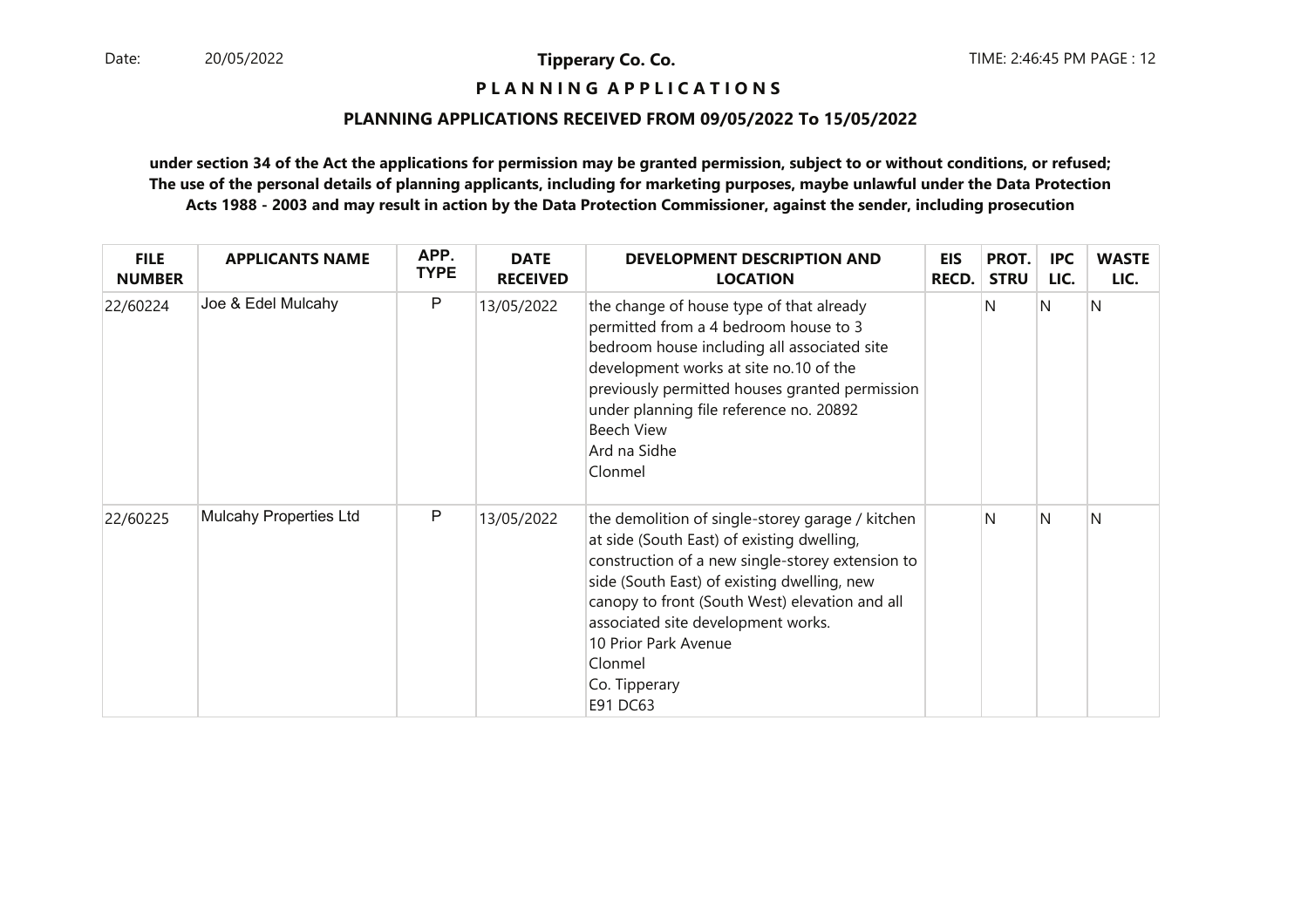#### **P L A N N I N G A P P L I C A T I O N S**

#### **PLANNING APPLICATIONS RECEIVED FROM 09/05/2022 To 15/05/2022**

**under section 34 of the Act the applications for permission may be granted permission, subject to or without conditions, or refused; The use of the personal details of planning applicants, including for marketing purposes, maybe unlawful under the Data ProtectionActs 1988 - 2003 and may result in action by the Data Protection Commissioner, against the sender, including prosecution**

**26Total:**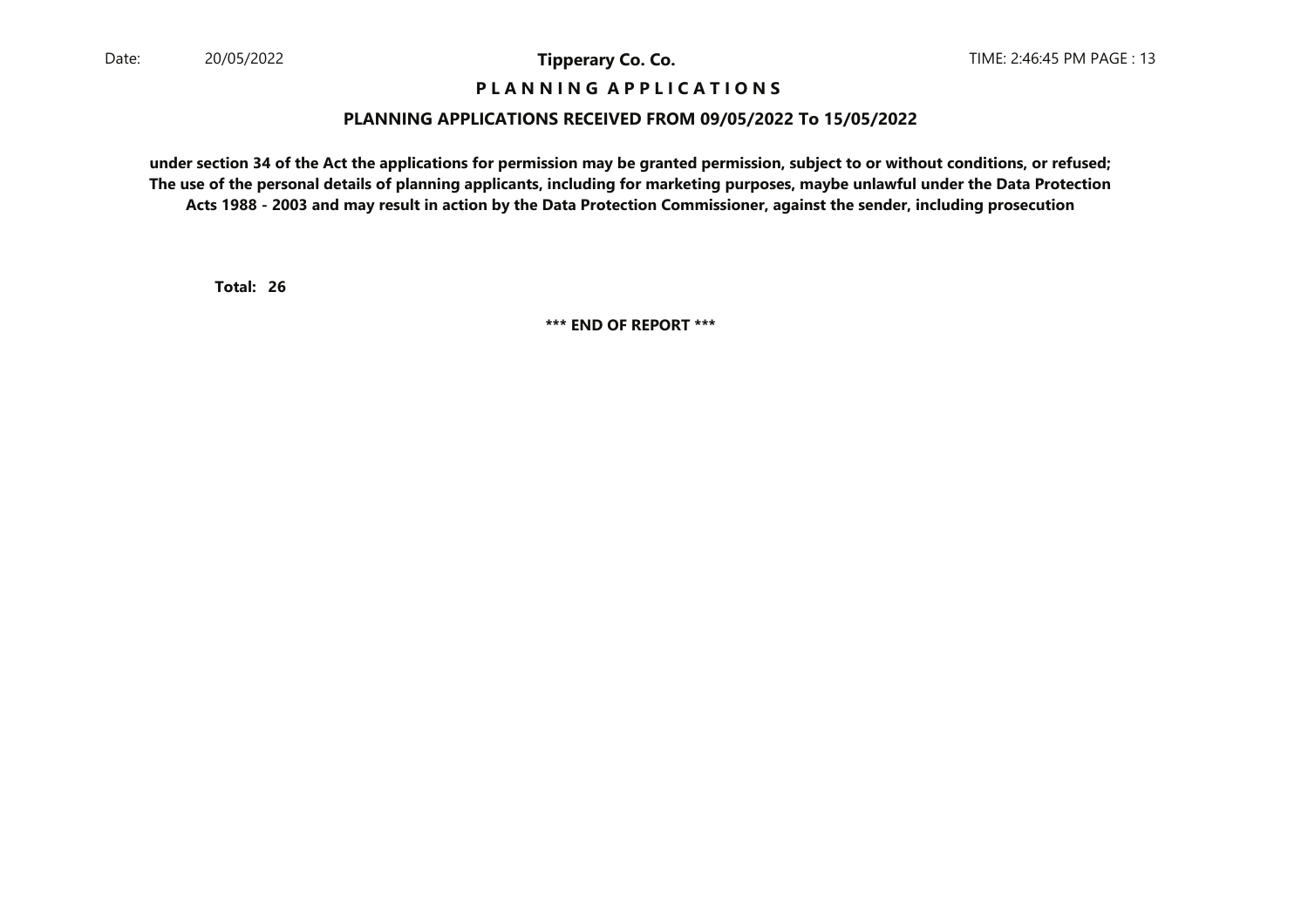#### **P L A N N I N G A P P L I C A T I O N S**

#### **PLANNING APPLICATIONS GRANTED FROM 09/05/2022 To 15/05/2022**

**in deciding a planning application the planning authority, in accordance with section 34(3) of the Act, has had regard to submissionsor observations recieved in accordance with these Regulations;**

| <b>FILE</b><br><b>NUMBER</b> | <b>APPLICANTS NAME</b>               | APP.<br><b>TYPE</b> | <b>DATE</b><br><b>RECEIVED</b> | <b>DEVELOPMENT DESCRIPTION</b><br><b>AND LOCATION</b>                                                                                                                                                                                                                            | <b>M.O.</b><br><b>DATE</b> | <b>M.O.</b><br><b>NUMBER</b> |
|------------------------------|--------------------------------------|---------------------|--------------------------------|----------------------------------------------------------------------------------------------------------------------------------------------------------------------------------------------------------------------------------------------------------------------------------|----------------------------|------------------------------|
| 21/820                       | Martin Cosgrave and<br>Patricia Ryan | P                   | 08/06/2021                     | a proposed new first floor bedroom over<br>existing extension together with all<br>associated site works<br>No 1 Chapel Street<br>Borrisoleigh<br>Co Tipperary                                                                                                                   | 11/05/2022                 |                              |
| 21/1408                      | Gemma Ryan                           | P                   | 22/09/2021                     | construction of a detached two storey<br>dwelling with new site entrance, waste-water<br>treatment system, boundary walls and<br>ancillary site development works on a site<br>that adjoins a protected structure (RPS 561)<br>Garrykennedy<br>Portroe<br>Nenagh<br>Co Tipperary | 09/05/2022                 |                              |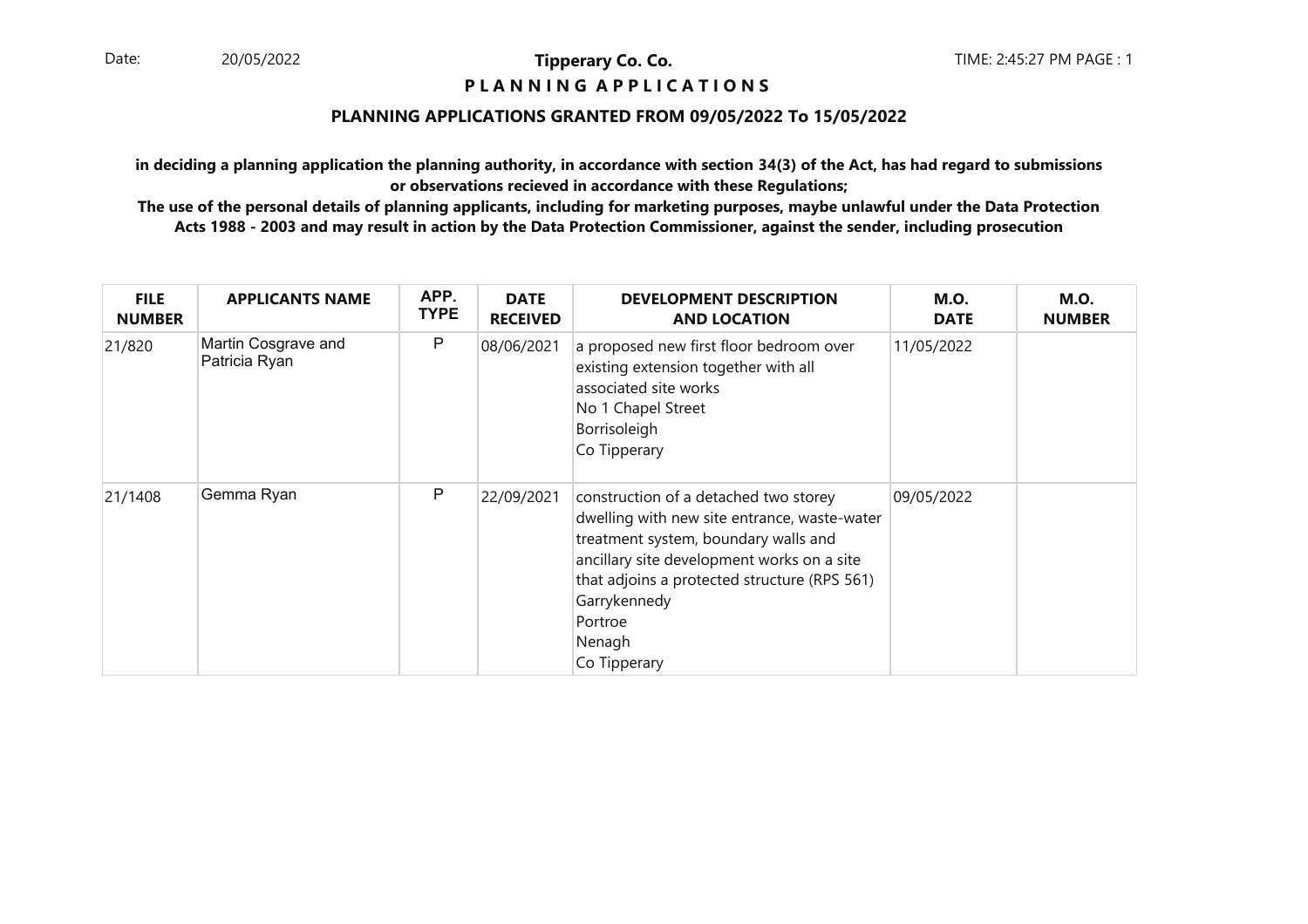#### **P L A N N I N G A P P L I C A T I O N S**

#### **PLANNING APPLICATIONS GRANTED FROM 09/05/2022 To 15/05/2022**

**in deciding a planning application the planning authority, in accordance with section 34(3) of the Act, has had regard to submissionsor observations recieved in accordance with these Regulations;**

| <b>FILE</b><br><b>NUMBER</b> | <b>APPLICANTS NAME</b>             | APP.<br><b>TYPE</b> | <b>DATE</b><br><b>RECEIVED</b> | <b>DEVELOPMENT DESCRIPTION</b><br><b>AND LOCATION</b>                                                                                                                                                                                                                                                                       | <b>M.O.</b><br><b>DATE</b> | <b>M.O.</b><br><b>NUMBER</b> |
|------------------------------|------------------------------------|---------------------|--------------------------------|-----------------------------------------------------------------------------------------------------------------------------------------------------------------------------------------------------------------------------------------------------------------------------------------------------------------------------|----------------------------|------------------------------|
| 21/1806                      | Aaron Flanagan and Laura<br>Bergin | P                   | 14/12/2021                     | to close up existing entrance to site,<br>demolish existing dilapidated shed, to<br>refurbish and extend existing dwelling with a<br>new entrance, a new well, a new garage, a<br>new treatment plant system with percolation<br>area and all associated site works<br>Knockaharnaduff Commons<br>Drombane<br>Co. Tipperary | 09/05/2022                 |                              |
| 22/16                        | Dan Casey                          | P                   | 13/01/2022                     | (i) Demolition of an existing building, (ii) the<br>erection of a single building containing nine<br>apartments, (iii) enclosed bin storage area<br>and bicycle parking and (iv) connection to<br>existing foul and surface water sewers and all<br>associated site works<br>Abbey Street<br>Cahir<br>Co Tipperary          | 13/05/2022                 |                              |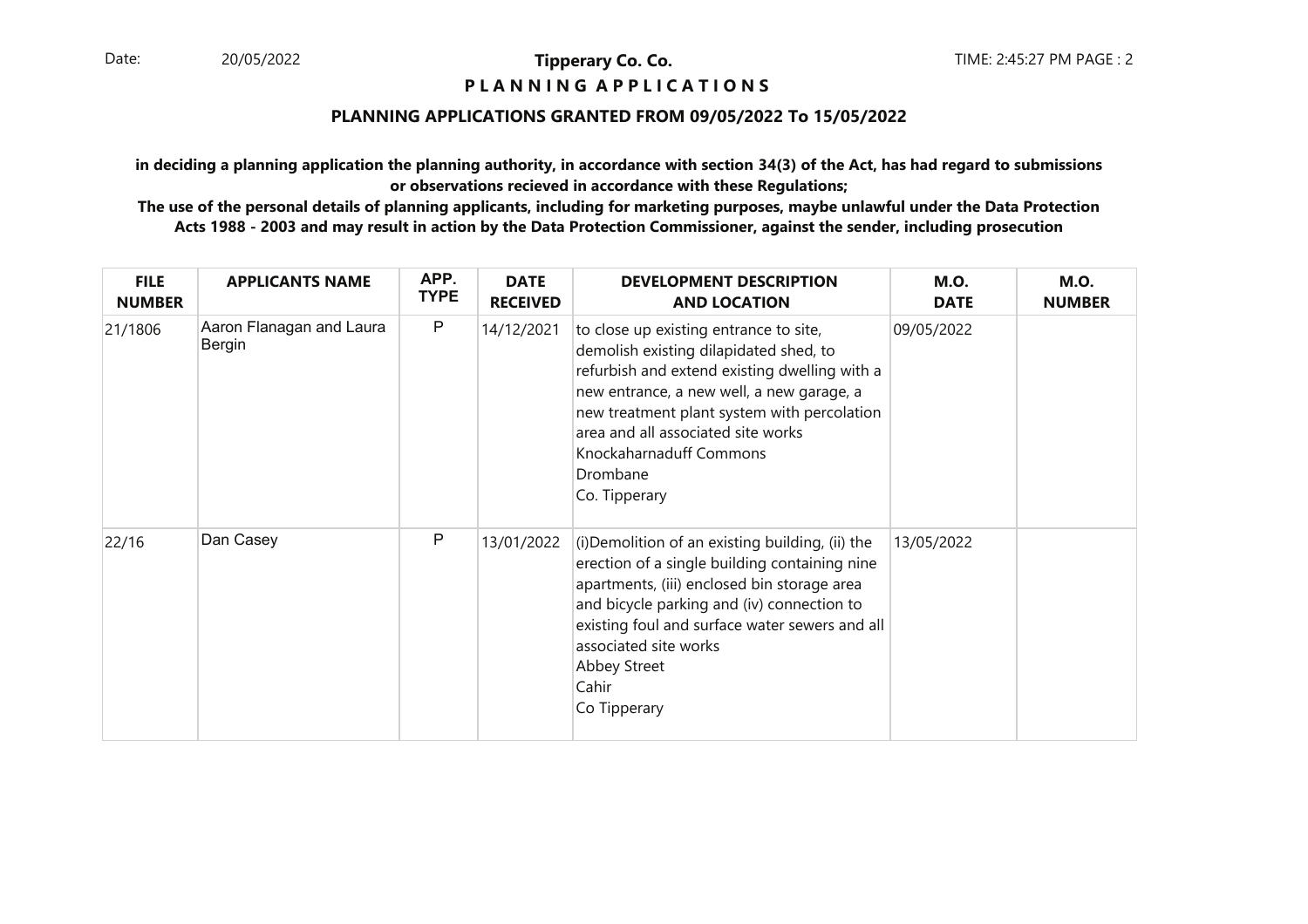### **P L A N N I N G A P P L I C A T I O N S**

#### **PLANNING APPLICATIONS GRANTED FROM 09/05/2022 To 15/05/2022**

**in deciding a planning application the planning authority, in accordance with section 34(3) of the Act, has had regard to submissionsor observations recieved in accordance with these Regulations;**

| <b>FILE</b><br><b>NUMBER</b> | <b>APPLICANTS NAME</b>              | APP.<br><b>TYPE</b> | <b>DATE</b><br><b>RECEIVED</b> | <b>DEVELOPMENT DESCRIPTION</b><br><b>AND LOCATION</b>                                                                                                                                                                                                                           | <b>M.O.</b><br><b>DATE</b> | <b>M.O.</b><br><b>NUMBER</b> |
|------------------------------|-------------------------------------|---------------------|--------------------------------|---------------------------------------------------------------------------------------------------------------------------------------------------------------------------------------------------------------------------------------------------------------------------------|----------------------------|------------------------------|
| 22/242                       | Padraig & Denise Nolan              | P                   | 21/03/2022                     | for a single storey extension to the side and<br>rear of our house, with all associated site<br>works<br>6 Caislean Cuirt<br>Thurles                                                                                                                                            | 09/05/2022                 |                              |
| 22/246                       | Martina Cuddihy & Shane<br>Scannell | P                   | 23/03/2022                     | to demolish existing derelict dwelling and<br>construct a new replacement 2 storey<br>dwelling, domestic garage, entrance works<br>onto laneway, wastewater system, borehole,<br>soak-pits and all other associated site works<br>Brenormore,<br>South Lodge<br>Carrick on Suir | 10/05/2022                 |                              |
| 22/250                       | Michael & Sarah Reel                | $\mathsf{R}$        | 24/03/2022                     | for (i) 2 no. shed/garages and (ii) existing<br>porch to existing dwelling as well as<br>permission to (ii) extend existing dwelling<br>and all associated site works<br>Kilballygorman<br>Ardfinnan<br>Co Tipperary                                                            | 11/05/2022                 |                              |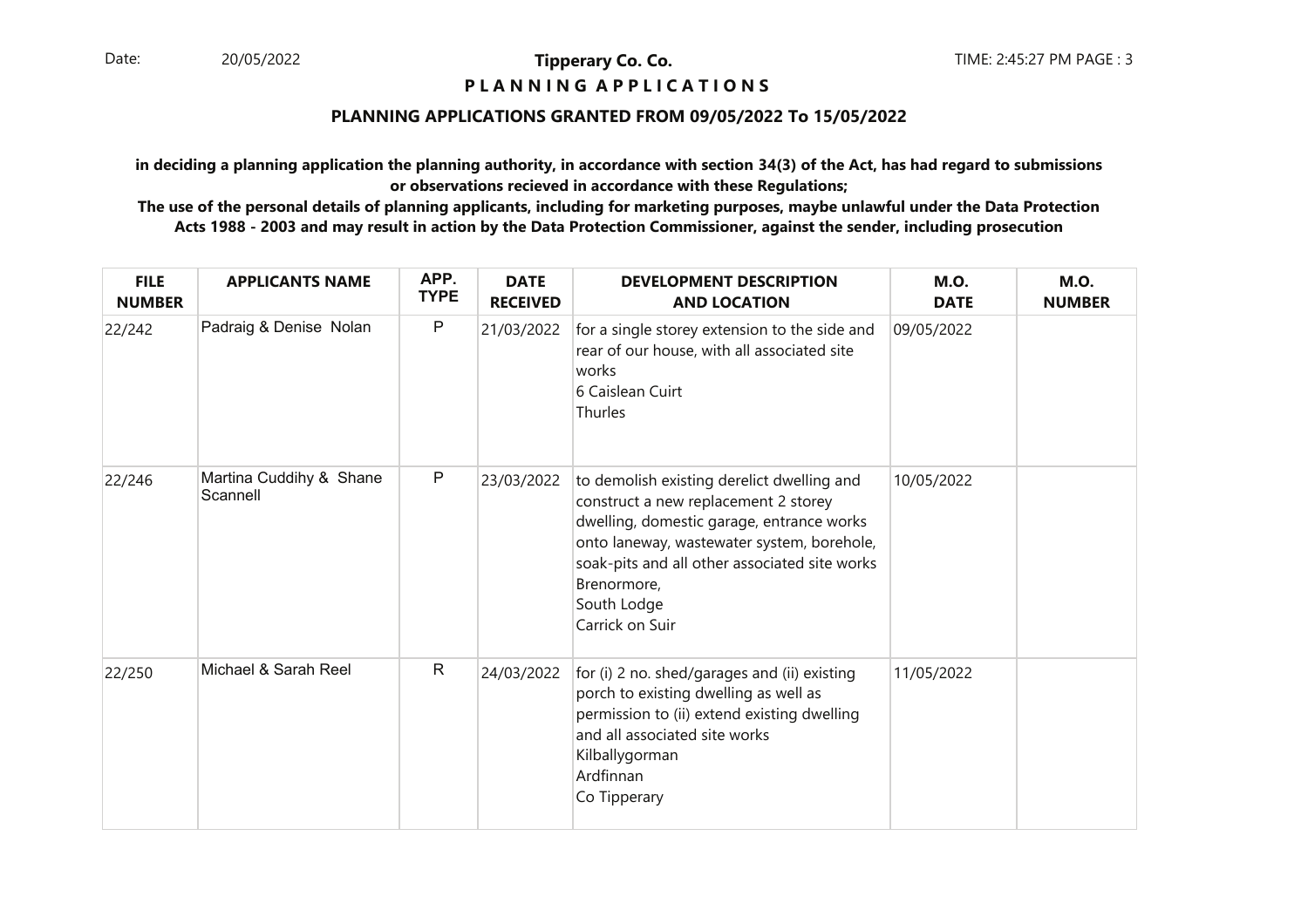### **P L A N N I N G A P P L I C A T I O N S**

## **PLANNING APPLICATIONS GRANTED FROM 09/05/2022 To 15/05/2022**

**in deciding a planning application the planning authority, in accordance with section 34(3) of the Act, has had regard to submissionsor observations recieved in accordance with these Regulations;**

| <b>FILE</b>   | <b>APPLICANTS NAME</b> | APP.        | <b>DATE</b>     | <b>DEVELOPMENT DESCRIPTION</b>                                                                                                                                                                                                                                                                                                                                                                                                                                                                                                                                                                                                                                                                      | <b>M.O.</b> | <b>M.O.</b>   |
|---------------|------------------------|-------------|-----------------|-----------------------------------------------------------------------------------------------------------------------------------------------------------------------------------------------------------------------------------------------------------------------------------------------------------------------------------------------------------------------------------------------------------------------------------------------------------------------------------------------------------------------------------------------------------------------------------------------------------------------------------------------------------------------------------------------------|-------------|---------------|
| <b>NUMBER</b> |                        | <b>TYPE</b> | <b>RECEIVED</b> | <b>AND LOCATION</b>                                                                                                                                                                                                                                                                                                                                                                                                                                                                                                                                                                                                                                                                                 | <b>DATE</b> | <b>NUMBER</b> |
| 22/254        | Mark and Davina McGinn | P           | 28/03/2022      | demolition of existing single storey side<br>extension and single storey attached shed,<br>construction of new part storey and half<br>extension to side and part single storey<br>extension to side and rear of existing<br>dwelling, single storey extension to the front<br>of the existing dwelling, raise existing roof<br>and new garage to the side of the existing<br>dwelling; development to consist of a new<br>kitchen/dining/living room and utility,<br>ensuite and front porch on ground floor, a<br>new master bedroom area upstairs and other<br>alterations to existing internal layout<br>together with all associated site works<br>Templemore Road<br>Roscrea<br>Co. Tipperary | 12/05/2022  |               |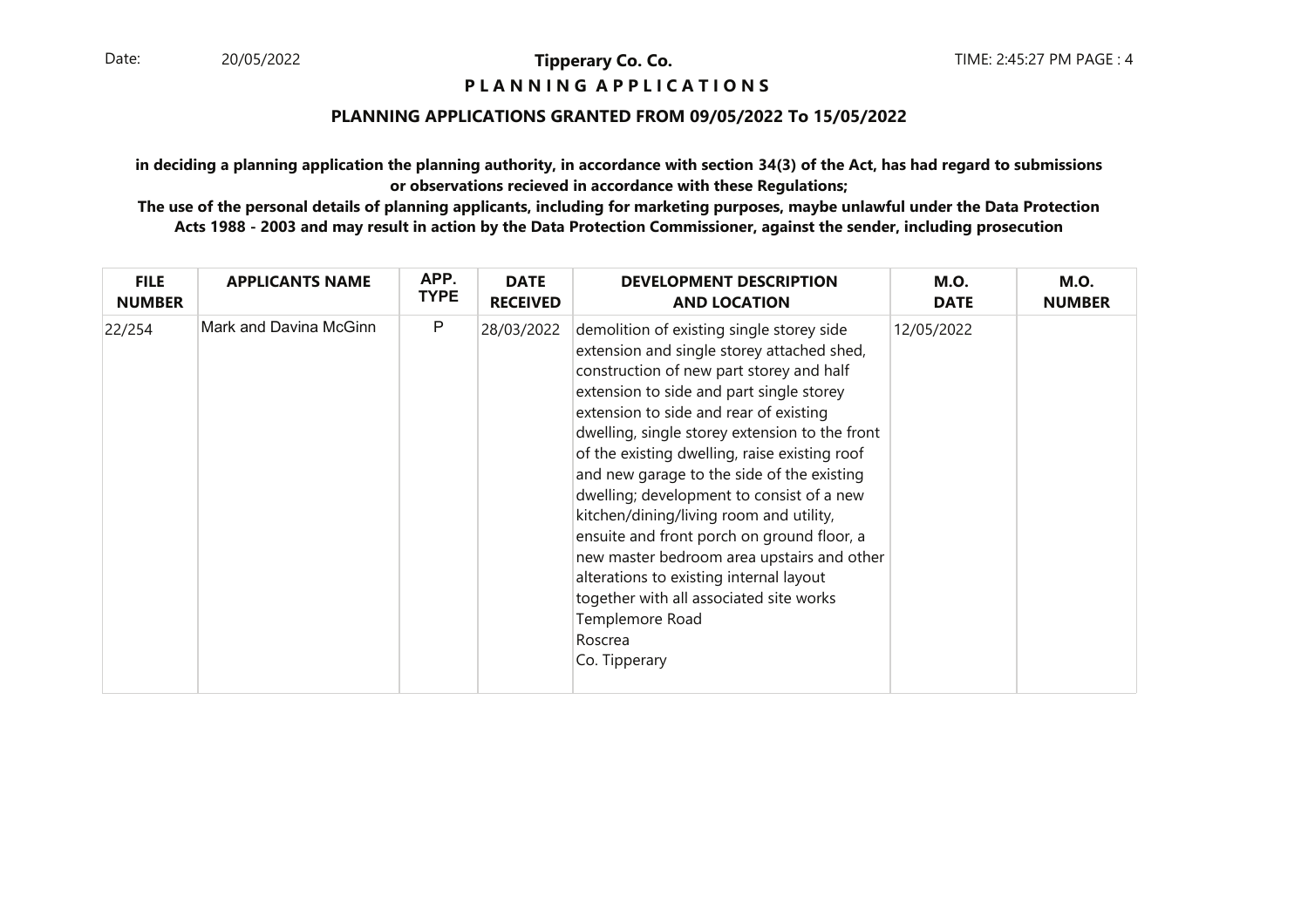### **P L A N N I N G A P P L I C A T I O N S**

#### **PLANNING APPLICATIONS GRANTED FROM 09/05/2022 To 15/05/2022**

## **in deciding a planning application the planning authority, in accordance with section 34(3) of the Act, has had regard to submissionsor observations recieved in accordance with these Regulations;**

| 22/255 | Geared Up Limited | P | 28/03/2022 | change of use of the subject unit from a      | 10/05/2022 |  |
|--------|-------------------|---|------------|-----------------------------------------------|------------|--|
|        |                   |   |            | shop (as per condition 2 of PA Ref:           |            |  |
|        |                   |   |            | 17600313) to a warehouse with trade           |            |  |
|        |                   |   |            | counters selling building related products    |            |  |
|        |                   |   |            |                                               |            |  |
|        |                   |   |            | principally to trade. Internally, the         |            |  |
|        |                   |   |            | construction of two trade counters (one for   |            |  |
|        |                   |   |            | general use and one for specialist use).      |            |  |
|        |                   |   |            | Other internal alterations include            |            |  |
|        |                   |   |            | construction of staff areas; an internal      |            |  |
|        |                   |   |            | security wall along the inside of the front   |            |  |
|        |                   |   |            | (west) elevation and the door on the north    |            |  |
|        |                   |   |            | elevation; and removal of the temporary wall. |            |  |
|        |                   |   |            | There will be a single entrance to the trade  |            |  |
|        |                   |   |            | counter area and a "goods in", delivery,      |            |  |
|        |                   |   |            | entrance, to the proposed warehouse area.     |            |  |
|        |                   |   |            | Two of the emergency exit doors to the rear   |            |  |
|        |                   |   |            | (east elevation) will be blocked up with      |            |  |
|        |                   |   |            | panelling. Externally the inclusion of a      |            |  |
|        |                   |   |            | mechanical plant area at the rear (east       |            |  |
|        |                   |   |            | elevation) of the building. All signage       |            |  |
|        |                   |   |            | including an LED downlighter on the main      |            |  |
|        |                   |   |            | sign at the entrance to the proposed trade    |            |  |
|        |                   |   |            | counters. All ancillary works in relation to  |            |  |
|        |                   |   |            | the deveopment                                |            |  |
|        |                   |   |            | Martyr's Road                                 |            |  |
|        |                   |   |            | Nenagh                                        |            |  |
|        |                   |   |            | Co Tipperary E45 TD40                         |            |  |
|        |                   |   |            |                                               |            |  |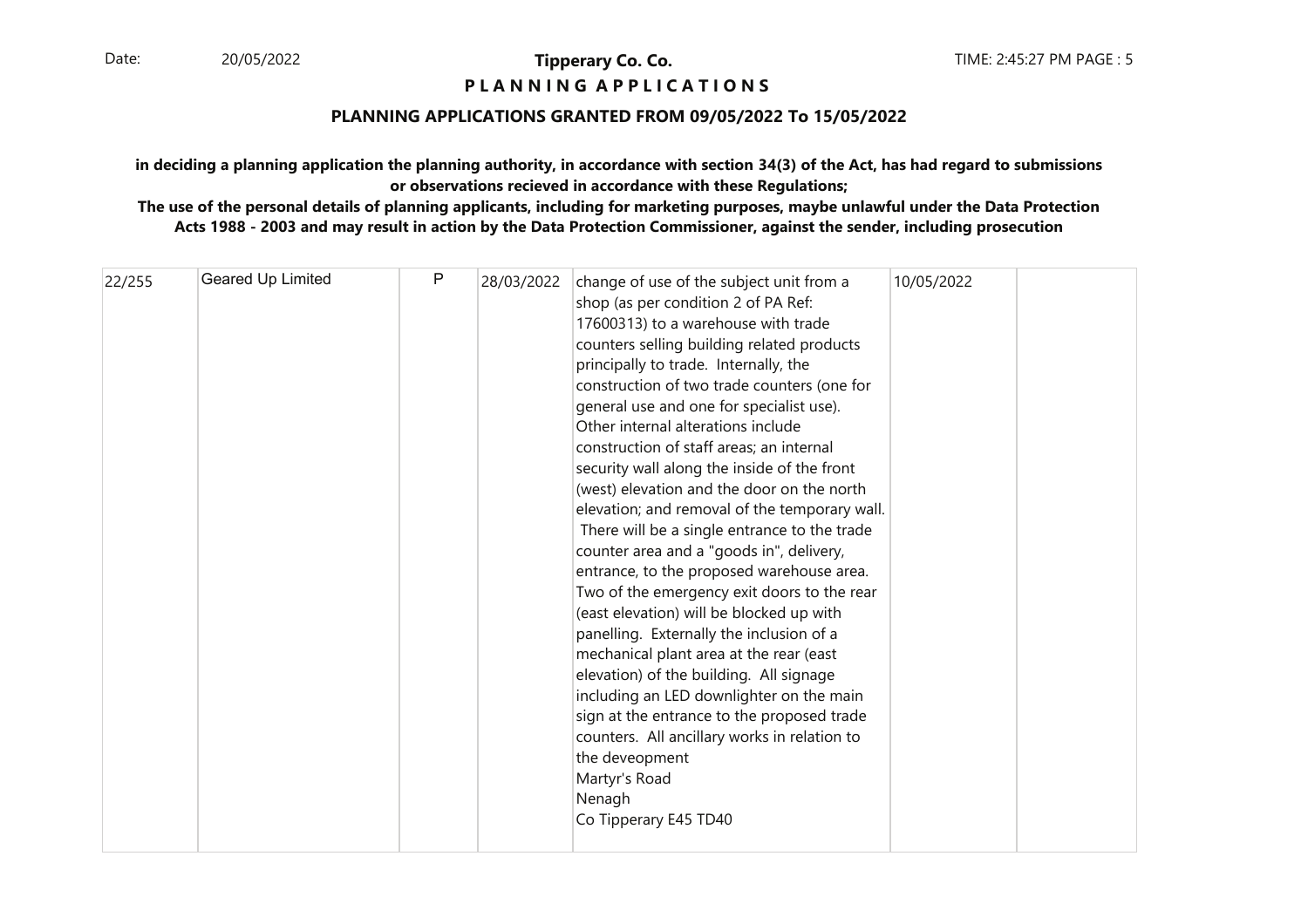#### **P L A N N I N G A P P L I C A T I O N S**

#### **PLANNING APPLICATIONS GRANTED FROM 09/05/2022 To 15/05/2022**

**in deciding a planning application the planning authority, in accordance with section 34(3) of the Act, has had regard to submissionsor observations recieved in accordance with these Regulations;**

| <b>FILE</b>   | <b>APPLICANTS NAME</b>                                                                      | APP.        | <b>DATE</b>     | <b>DEVELOPMENT DESCRIPTION</b>                                                                                                                                                                                                      | <b>M.O.</b> | <b>M.O.</b>   |
|---------------|---------------------------------------------------------------------------------------------|-------------|-----------------|-------------------------------------------------------------------------------------------------------------------------------------------------------------------------------------------------------------------------------------|-------------|---------------|
| <b>NUMBER</b> |                                                                                             | <b>TYPE</b> | <b>RECEIVED</b> | <b>AND LOCATION</b>                                                                                                                                                                                                                 | <b>DATE</b> | <b>NUMBER</b> |
| 22/260        | Third Tipperary Brigade<br>Old IRA Commemorative<br>Committee, C/o Neil Ryan<br>(Secretary) | P           | 28/03/2022      | Permission to erect a plaque to the memory<br>of Cumann na mBan and all the other valiant,<br>patriotic women who participated in the for a<br>free Ireland<br><b>Cashel Civic Offices</b><br>Roselawn Close/Friar Street<br>Cashel | 11/05/2022  |               |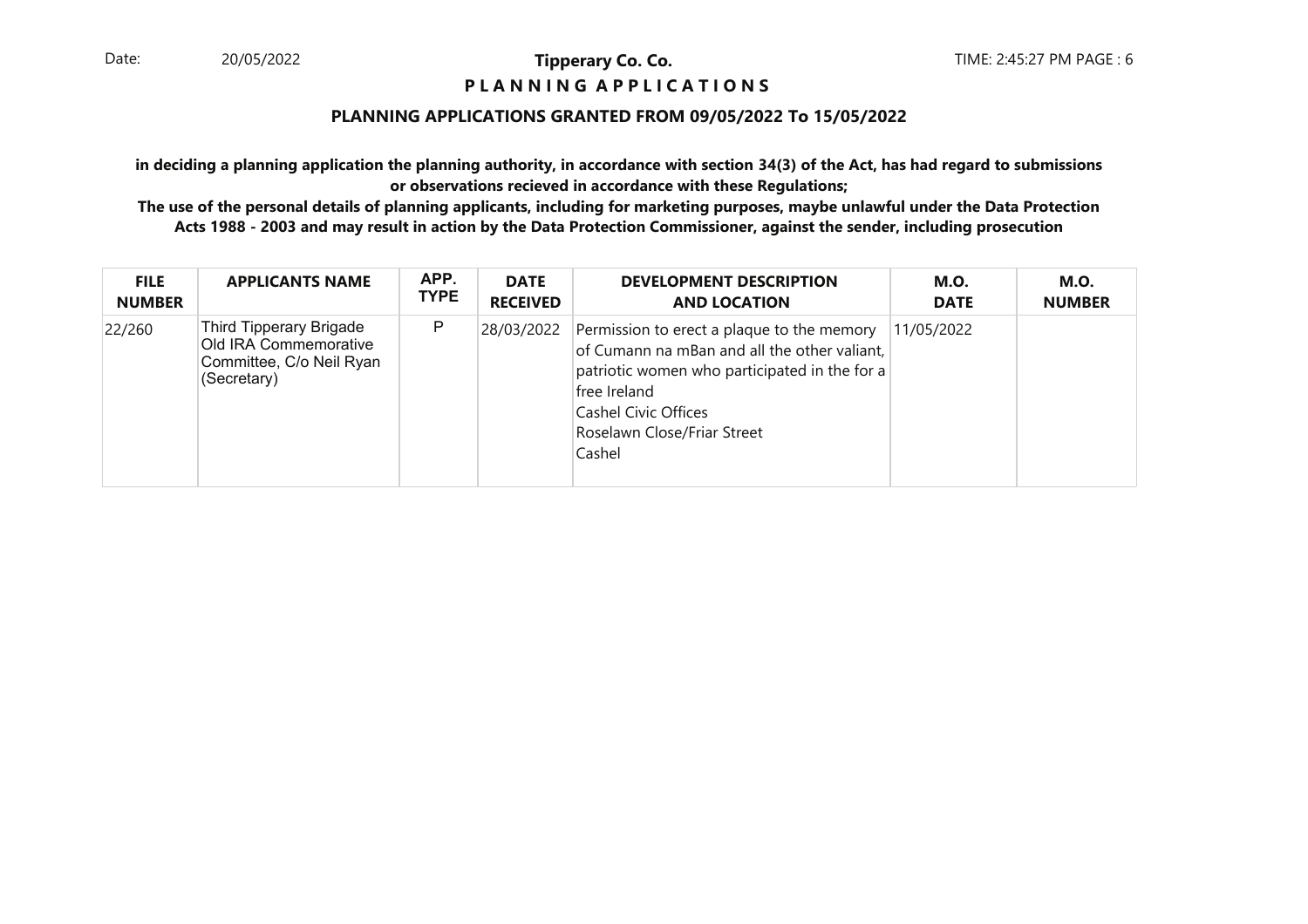### **P L A N N I N G A P P L I C A T I O N S**

#### **PLANNING APPLICATIONS GRANTED FROM 09/05/2022 To 15/05/2022**

**in deciding a planning application the planning authority, in accordance with section 34(3) of the Act, has had regard to submissionsor observations recieved in accordance with these Regulations;**

| <b>FILE</b>   | <b>APPLICANTS NAME</b> | APP.         | <b>DATE</b>     | <b>DEVELOPMENT DESCRIPTION</b>                                                                                                                                                                                                                                                                                                                                                                                                                                                                                                                                                                                                                                                                                                                                                                                                                                                                        | <b>M.O.</b> | <b>M.O.</b>   |
|---------------|------------------------|--------------|-----------------|-------------------------------------------------------------------------------------------------------------------------------------------------------------------------------------------------------------------------------------------------------------------------------------------------------------------------------------------------------------------------------------------------------------------------------------------------------------------------------------------------------------------------------------------------------------------------------------------------------------------------------------------------------------------------------------------------------------------------------------------------------------------------------------------------------------------------------------------------------------------------------------------------------|-------------|---------------|
| <b>NUMBER</b> |                        | <b>TYPE</b>  | <b>RECEIVED</b> | <b>AND LOCATION</b>                                                                                                                                                                                                                                                                                                                                                                                                                                                                                                                                                                                                                                                                                                                                                                                                                                                                                   | <b>DATE</b> | <b>NUMBER</b> |
| 22/60031      | Dianne Anderson        | $\mathsf{R}$ | 28/01/2022      | works carried out and proposed to be carried 09/05/2022<br>out to Slevoir House, a protected structure<br>(NIAH Ref: 22301001 and RPS No.: S363). The<br>retention works carried out to the building<br>and site consist of: • Repairs to render,<br>internal covings and finishes, • Installation of<br>new kitchen facilities, • Upgrading the<br>Mechanical and Electrical throughout the<br>house, • Installation of two new doors on the<br>external fabric, • Installation of fixtures and<br>fittings, • All ancillary and associated works<br>to the building and site, and • Retention of<br>small cottage on the site. The new works<br>proposed to be carried out consist of<br>permission for: • Installation of a new<br>wastewater treatment plant system, and • All<br>ancillary and associated site works.<br>Slevoir House,<br>Slevoir, Terryglass,<br>Nenagh, Tipperary<br>E45 TR76 |             |               |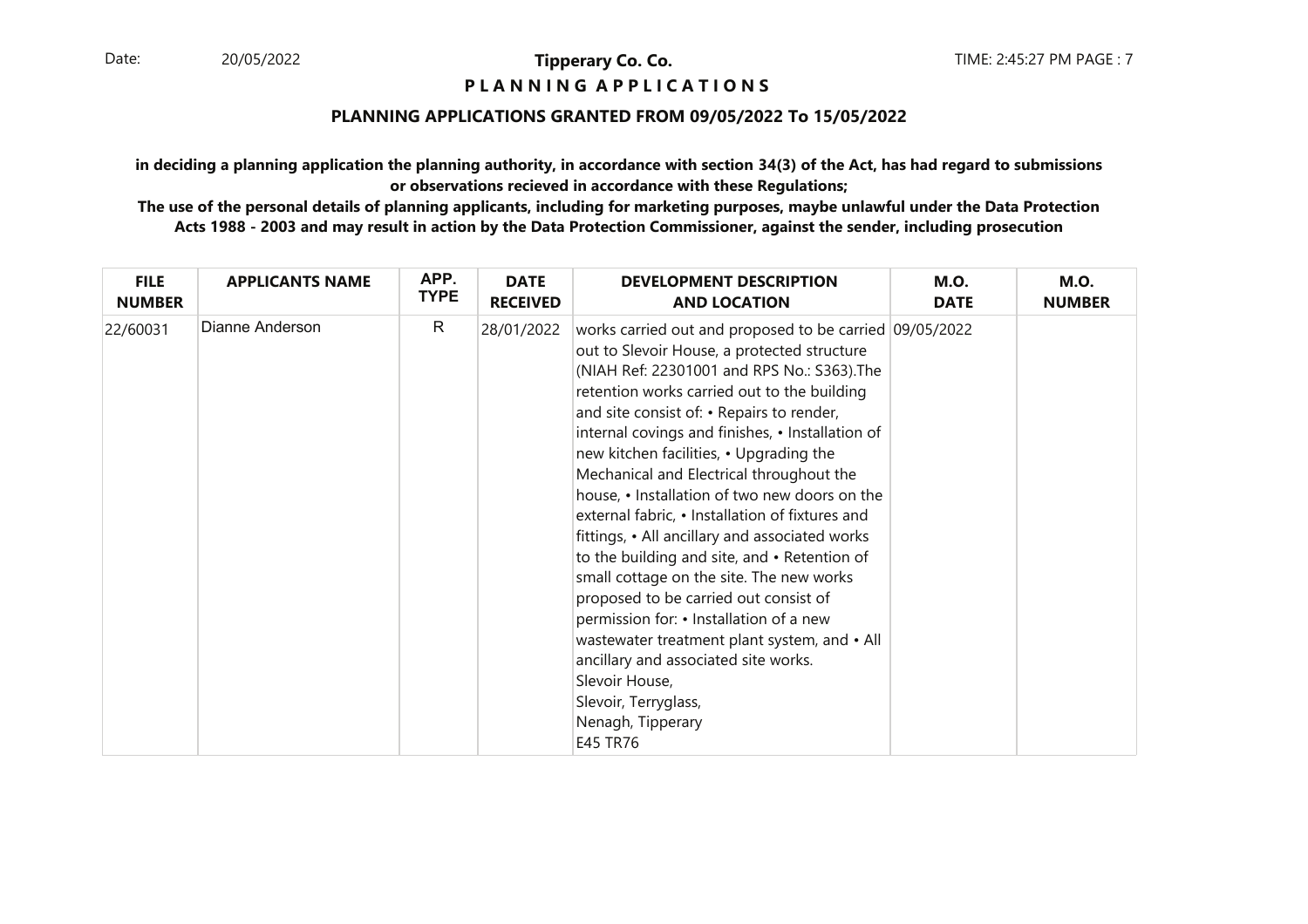#### **P L A N N I N G A P P L I C A T I O N S**

#### **PLANNING APPLICATIONS GRANTED FROM 09/05/2022 To 15/05/2022**

**in deciding a planning application the planning authority, in accordance with section 34(3) of the Act, has had regard to submissionsor observations recieved in accordance with these Regulations;**

| <b>FILE</b><br><b>NUMBER</b> | <b>APPLICANTS NAME</b> | APP.<br><b>TYPE</b> | <b>DATE</b><br><b>RECEIVED</b> | <b>DEVELOPMENT DESCRIPTION</b><br><b>AND LOCATION</b>                                                                                                                                                                                                                                                                                                                                   | <b>M.O.</b><br><b>DATE</b> | <b>M.O.</b><br><b>NUMBER</b> |
|------------------------------|------------------------|---------------------|--------------------------------|-----------------------------------------------------------------------------------------------------------------------------------------------------------------------------------------------------------------------------------------------------------------------------------------------------------------------------------------------------------------------------------------|----------------------------|------------------------------|
| 22/60092                     | Jamie Lawlor           | R                   | 28/02/2022                     | the as constructed front porch and the<br>extension to the rear including all associated<br>site development works<br>Kilnahone<br>Killenaule<br>Thurles, Co. Tipperary<br>E41ET63                                                                                                                                                                                                      | 10/05/2022                 |                              |
| 22/60095                     | Gemma Gill             | P                   | 01/03/2022                     | (a) Proposed Part 2 storey/ part single storey<br>dwelling, (b) Proposed single storey garage<br>ancillary to proposed dwelling, (c) Proposed<br>new treatment system, percolation area, (d)<br>Proposed new entrance from public road and<br>adjustment to existing river access and all<br>associated site works, and ancillary services.<br>Ballyrusheen<br>Newtown<br>Co. Tipperary | 10/05/2022                 |                              |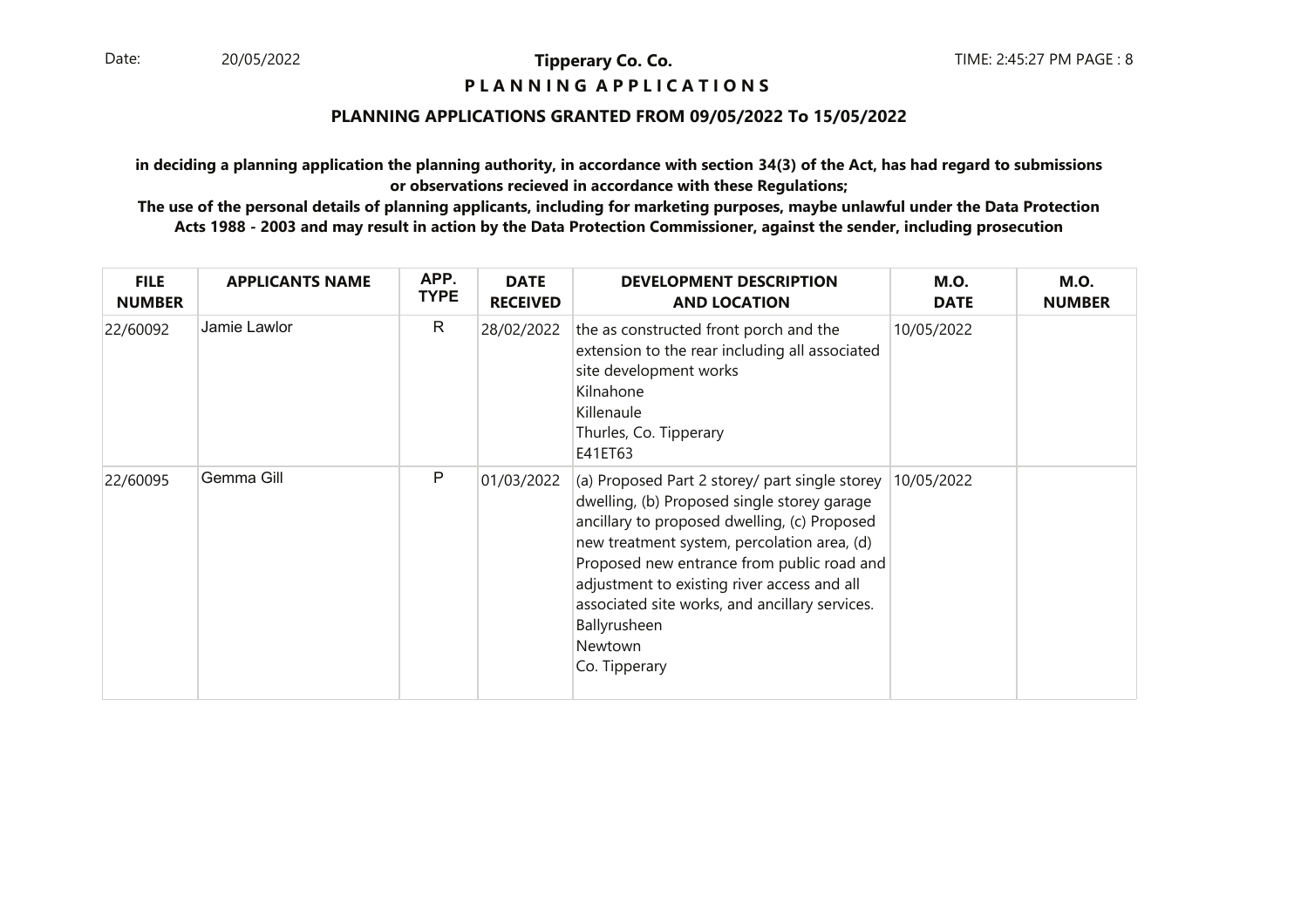#### **P L A N N I N G A P P L I C A T I O N S**

#### **PLANNING APPLICATIONS GRANTED FROM 09/05/2022 To 15/05/2022**

**in deciding a planning application the planning authority, in accordance with section 34(3) of the Act, has had regard to submissionsor observations recieved in accordance with these Regulations;**

| <b>FILE</b><br><b>NUMBER</b> | <b>APPLICANTS NAME</b>                    | APP.<br><b>TYPE</b> | <b>DATE</b><br><b>RECEIVED</b> | <b>DEVELOPMENT DESCRIPTION</b><br><b>AND LOCATION</b>                                                                                                                                                                                                                                                                                                                                                                                                           | <b>M.O.</b><br><b>DATE</b> | <b>M.O.</b><br><b>NUMBER</b> |
|------------------------------|-------------------------------------------|---------------------|--------------------------------|-----------------------------------------------------------------------------------------------------------------------------------------------------------------------------------------------------------------------------------------------------------------------------------------------------------------------------------------------------------------------------------------------------------------------------------------------------------------|----------------------------|------------------------------|
| 22/60134                     | Jeremy Emmet-Booth                        | P                   | 23/03/2022                     | Installation of waste water treatment system<br>and polishing filter and associated works,<br>removal of porch, removal of chimney,<br>replacement of doors, exterior rendering,<br>installation of services and alterations to the<br>interior of the dwelling house. A Protected<br>Structure No. 5083 and National Monument<br>TS062-002<br>Knockelly Castle<br>Fethard<br>Tipperary<br>E91 ND29                                                             | 11/05/2022                 |                              |
| 22/60136                     | Simon, Sarah and Mildred<br><b>Stokes</b> | P                   | 23/03/2022                     | demolition of existing non original<br>extensions to rear of farmhouse and<br>construction of new single storey extension<br>to rear and upgrade of associated waste<br>water treatment system alongside conversion<br>and change of use of existing single storey<br>barn into a one bed dwelling including new<br>well, new waste water treatment system and<br>all associated landscaping and site works.<br>Killurney<br>Clonmel<br>Co. Tippeary<br>E91T680 | 12/05/2022                 |                              |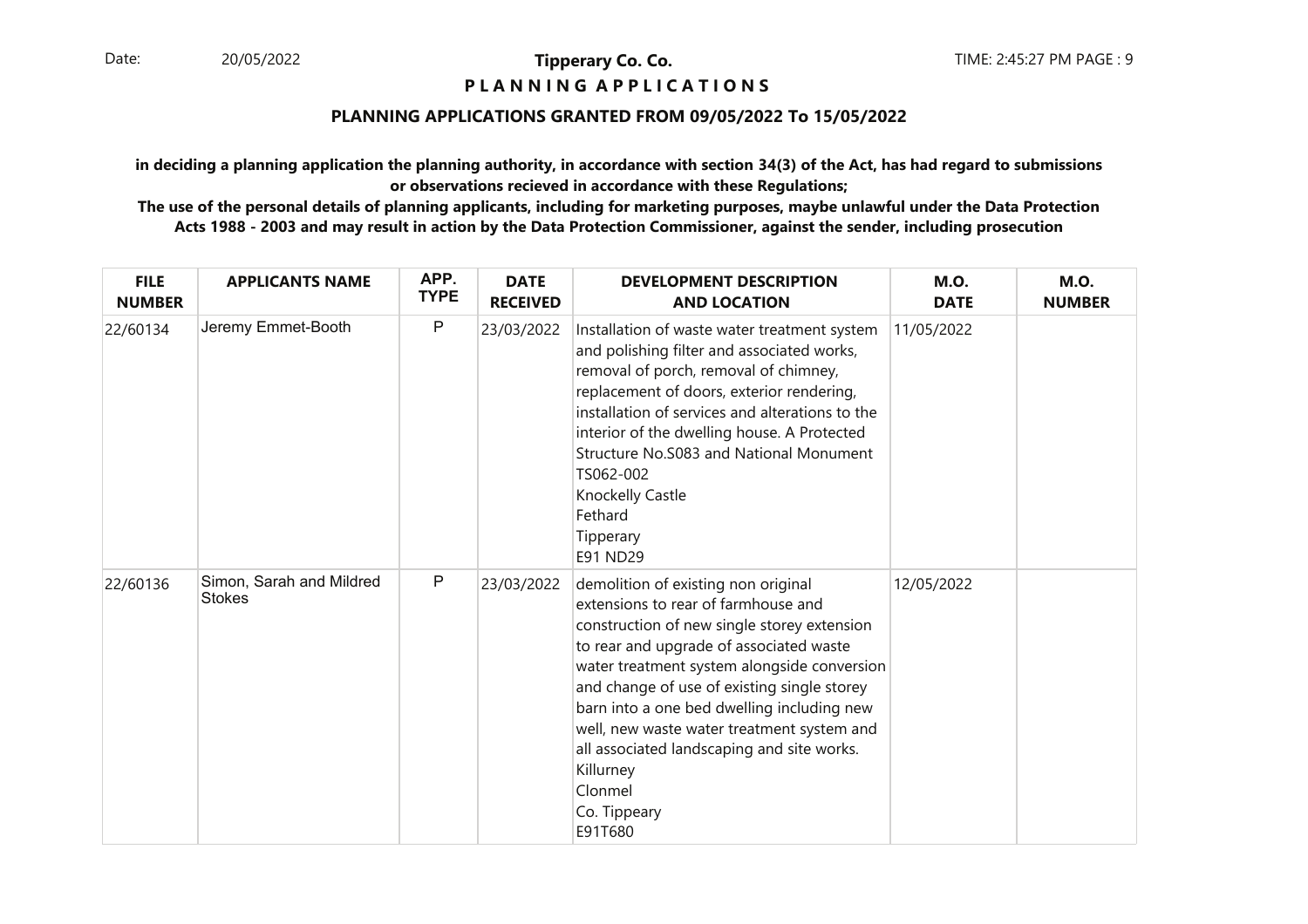#### **P L A N N I N G A P P L I C A T I O N S**

## **PLANNING APPLICATIONS GRANTED FROM 09/05/2022 To 15/05/2022**

**in deciding a planning application the planning authority, in accordance with section 34(3) of the Act, has had regard to submissionsor observations recieved in accordance with these Regulations;**

| <b>FILE</b><br><b>NUMBER</b> | <b>APPLICANTS NAME</b>                                | APP.<br><b>TYPE</b> | <b>DATE</b><br><b>RECEIVED</b> | <b>DEVELOPMENT DESCRIPTION</b><br><b>AND LOCATION</b>                                                                                                                                                                                                                                                                                                                                                                                                                                                   | <b>M.O.</b><br><b>DATE</b> | <b>M.O.</b><br><b>NUMBER</b> |
|------------------------------|-------------------------------------------------------|---------------------|--------------------------------|---------------------------------------------------------------------------------------------------------------------------------------------------------------------------------------------------------------------------------------------------------------------------------------------------------------------------------------------------------------------------------------------------------------------------------------------------------------------------------------------------------|----------------------------|------------------------------|
| 22/60137                     | Sean and Aisling Harris                               | R                   | 23/03/2022                     | 1. Minor alterations to external wall<br>elevations and roof elevation of dwelling<br>house, (omission of one number chimney<br>stack). 2. Roof windows located on rear roof<br>elevation. 3. Revised location of dwelling. 4.<br>As constructed entrance. 5. Planting to<br>boundaries. 6. Timber sheds, all from that as<br>previously Granted Planning permission<br>under Planning reference number 03 / 264<br>with all associated siteworks.<br>Knocknaboha<br>Cahir<br>CO. Tipperary<br>E21 PF85 | 11/05/2022                 |                              |
| 22/60138                     | The Committee of Muintir<br>Na Tire Community Council | R                   | 23/03/2022                     | Permission to retain the following, (1) minor<br>alterations to external elevations, (2) access<br>ramp with railing, (3) concrete post with<br>timber panel fencing, all with associated site<br>works all from that as previously grant<br>Planning permission under Planning<br>reference number 19600621.<br>Clashganny West<br>Newcastle, Clonmel<br>CO. Tipperary<br>E91C3V9                                                                                                                      | 11/05/2022                 |                              |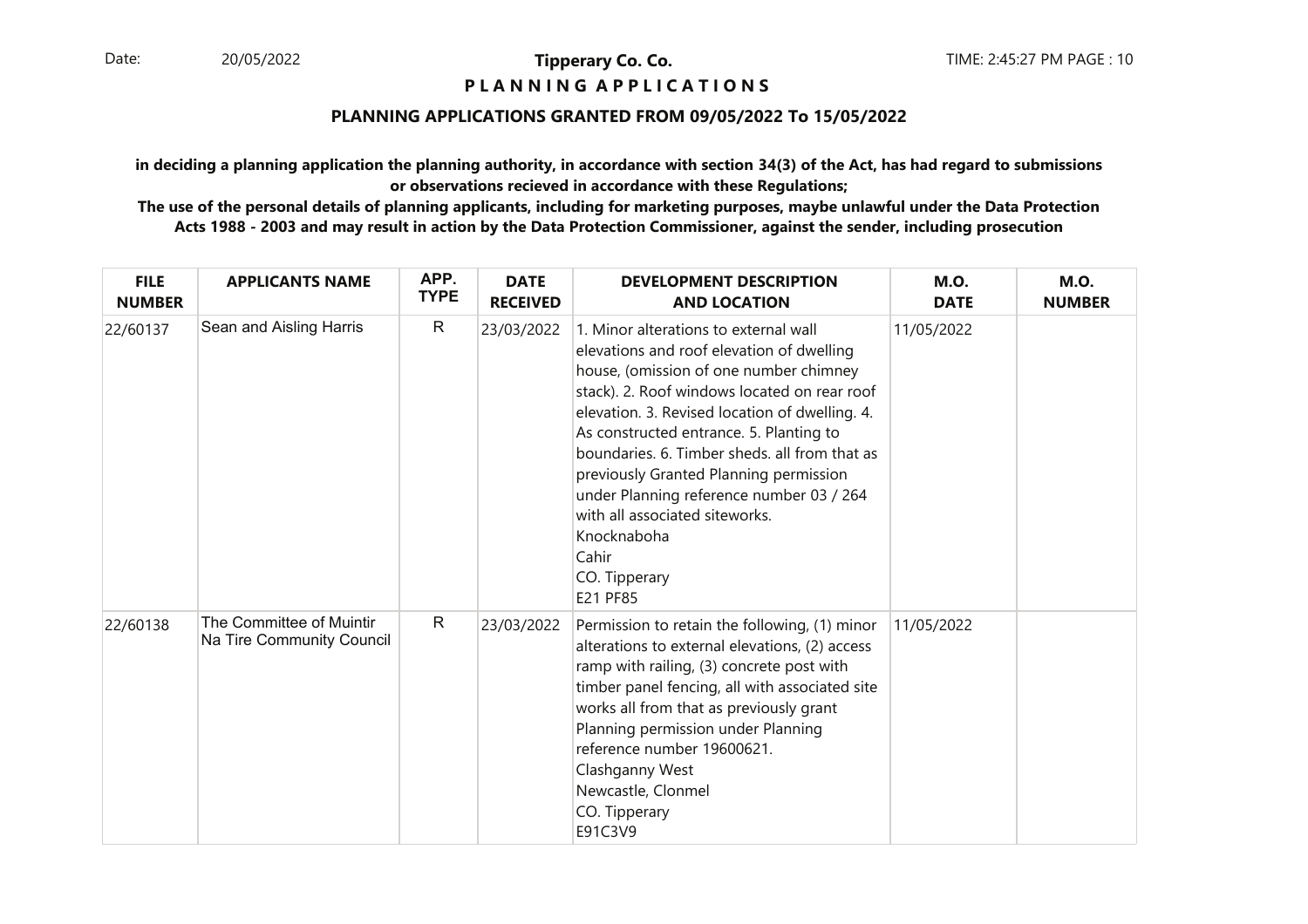### **P L A N N I N G A P P L I C A T I O N S**

#### **PLANNING APPLICATIONS GRANTED FROM 09/05/2022 To 15/05/2022**

**in deciding a planning application the planning authority, in accordance with section 34(3) of the Act, has had regard to submissionsor observations recieved in accordance with these Regulations;**

| <b>FILE</b><br><b>NUMBER</b> | <b>APPLICANTS NAME</b> | APP.<br><b>TYPE</b> | <b>DATE</b><br><b>RECEIVED</b> | <b>DEVELOPMENT DESCRIPTION</b><br><b>AND LOCATION</b>                                                                                                                                                                                                                                                                                                                                                                                                                                   | <b>M.O.</b><br><b>DATE</b> | <b>M.O.</b><br><b>NUMBER</b> |
|------------------------------|------------------------|---------------------|--------------------------------|-----------------------------------------------------------------------------------------------------------------------------------------------------------------------------------------------------------------------------------------------------------------------------------------------------------------------------------------------------------------------------------------------------------------------------------------------------------------------------------------|----------------------------|------------------------------|
| 22/60139                     | Patrick Quinlan        | $\mathsf{P}$        | 24/03/2022                     | a dwelling house, garage, treatment system,<br>driveway, entrance and all associated site<br>development works<br>Tullow<br>Ardfinnan<br>co. Tipperary                                                                                                                                                                                                                                                                                                                                  | 12/05/2022                 |                              |
| 22/60140                     | Henry O'Grady          | $\mathsf{P}$        | 24/03/2022                     | permission for (a) Construction of an<br>agricultural livestock shed with underground<br>slatted slurry storage tank (b) Construction of<br>a dungstead (c) Installation of a soiled water<br>storage tank to existing underpass (d)<br>Installation of slurry and effluent channels to<br>improve management of runoffs (e)<br>Decommissioning of existing underground<br>slurry storage tanks by infilling and all<br>associated siteworks.<br>Killeatin<br>Clogheen<br>Co. Tipperary | 11/05/2022                 |                              |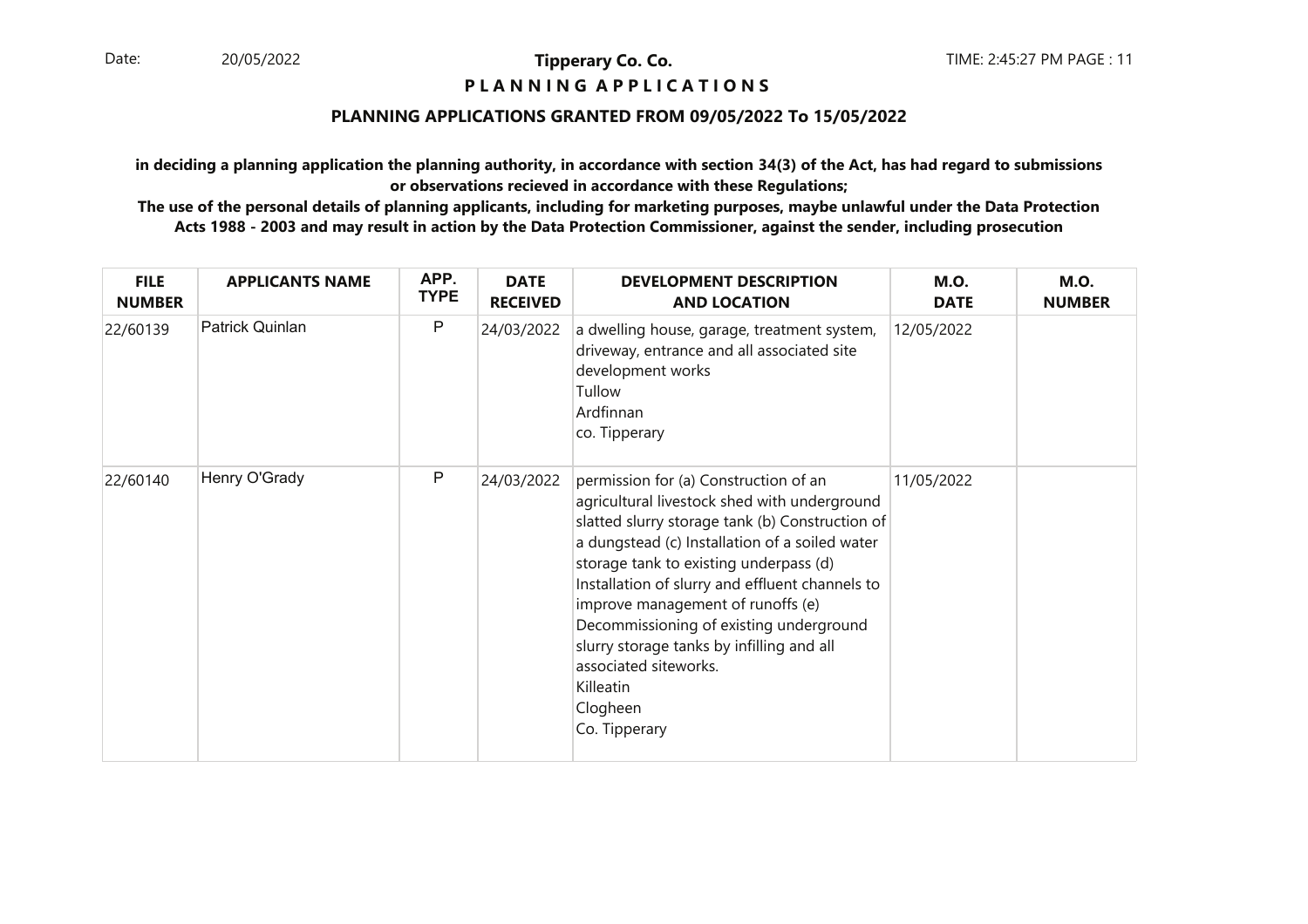#### **P L A N N I N G A P P L I C A T I O N S**

#### **PLANNING APPLICATIONS GRANTED FROM 09/05/2022 To 15/05/2022**

**in deciding a planning application the planning authority, in accordance with section 34(3) of the Act, has had regard to submissionsor observations recieved in accordance with these Regulations;**

 **The use of the personal details of planning applicants, including for marketing purposes, maybe unlawful under the Data ProtectionActs 1988 - 2003 and may result in action by the Data Protection Commissioner, against the sender, including prosecution**

| <b>FILE</b>   | <b>APPLICANTS NAME</b>                  | APP.        | <b>DATE</b>     | <b>DEVELOPMENT DESCRIPTION</b>                                                                                                                                                           | <b>M.O.</b> | <b>M.O.</b>   |
|---------------|-----------------------------------------|-------------|-----------------|------------------------------------------------------------------------------------------------------------------------------------------------------------------------------------------|-------------|---------------|
| <b>NUMBER</b> |                                         | <b>TYPE</b> | <b>RECEIVED</b> | <b>AND LOCATION</b>                                                                                                                                                                      | <b>DATE</b> | <b>NUMBER</b> |
| 22/60142      | Eire Og Annacarty Donohill<br>∣Gaa Club | P           | 29/03/2022      | the installation of 4 number replacement<br>18 metre tall Floodlights to playing pitch<br>together with all associated site works<br>Rossacrow<br>Annacarty<br>Co. Tipperary<br>E34 F201 | 11/05/2022  |               |

**20Total:**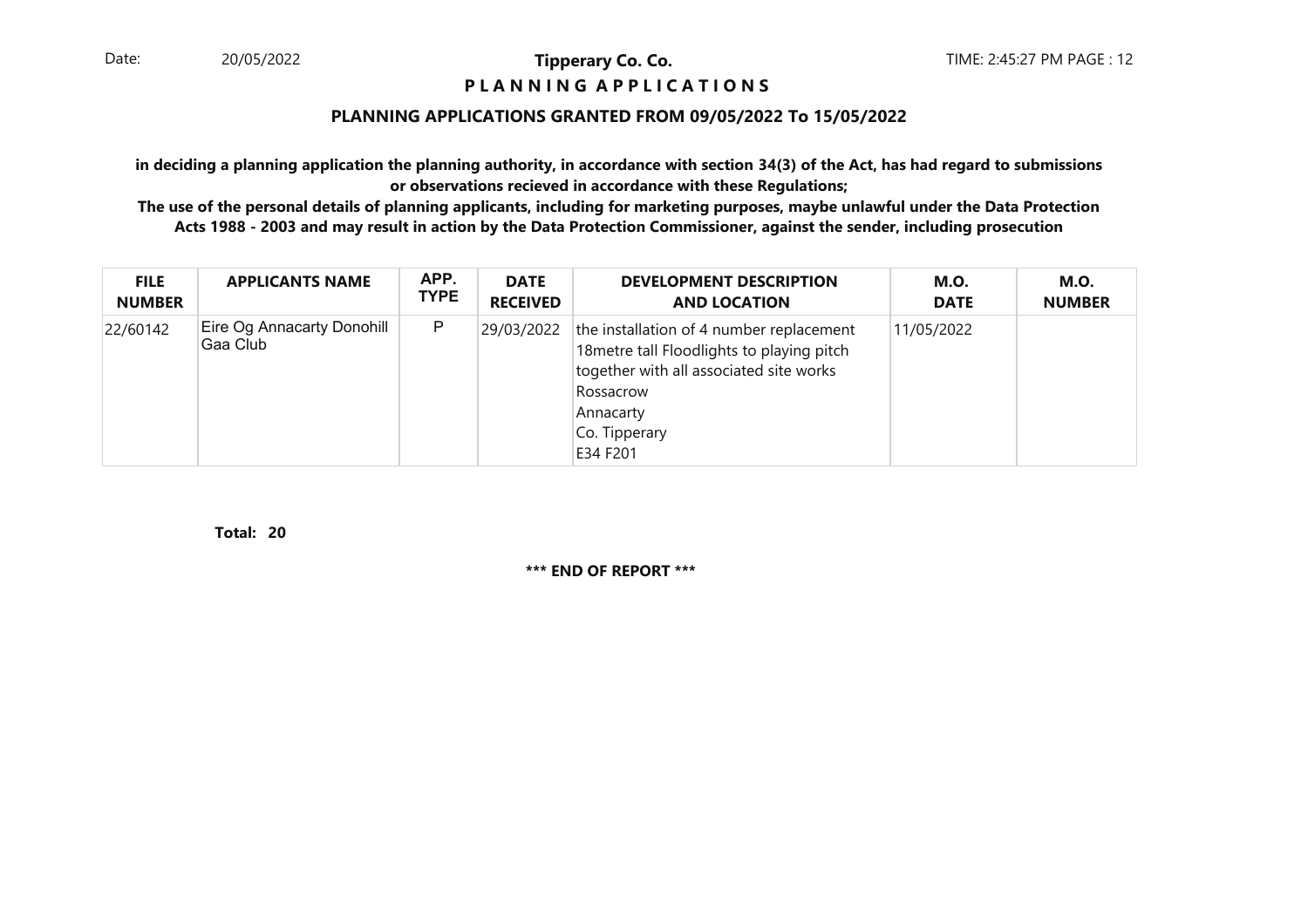#### **P L A N N I N G A P P L I C A T I O N S**

#### **PLANNING APPLICATIONS REFUSED FROM 09/05/2022 To 15/05/2022**

**in deciding a planning application the planning authority, in accordance with section 34(3) of the Act, has had regard to submissionsor observations recieved in accordance with these Regulations;**

 **The use of the personal details of planning applicants, including for marketing purposes, maybe unlawful under the Data ProtectionActs 1988 - 2003 and may result in action by the Data Protection Commissioner, against the sender, including prosecution**

| <b>FILE</b><br><b>NUMBER</b> | <b>APPLICANTS NAME</b>   | APP.<br><b>TYPE</b> | <b>DATE</b><br><b>RECEIVED</b> | DEVELOPMENT DESCRIPTION AND LOCATION                                                                                                                                                                | M.O.<br><b>DATE</b> | <b>M.O.</b><br><b>NUMBER</b> |
|------------------------------|--------------------------|---------------------|--------------------------------|-----------------------------------------------------------------------------------------------------------------------------------------------------------------------------------------------------|---------------------|------------------------------|
| 22/236                       | Patrick & Bernadette Ely | E                   | 21/03/2022                     | construction of a single storey dwelling with<br>entrance, garage, septic tanks system and<br>percolation area with all associated siteworks<br>Ballydavid<br>Littleton<br>Thurles<br>Co. Tipperary | 09/05/2022          |                              |

**1Total:**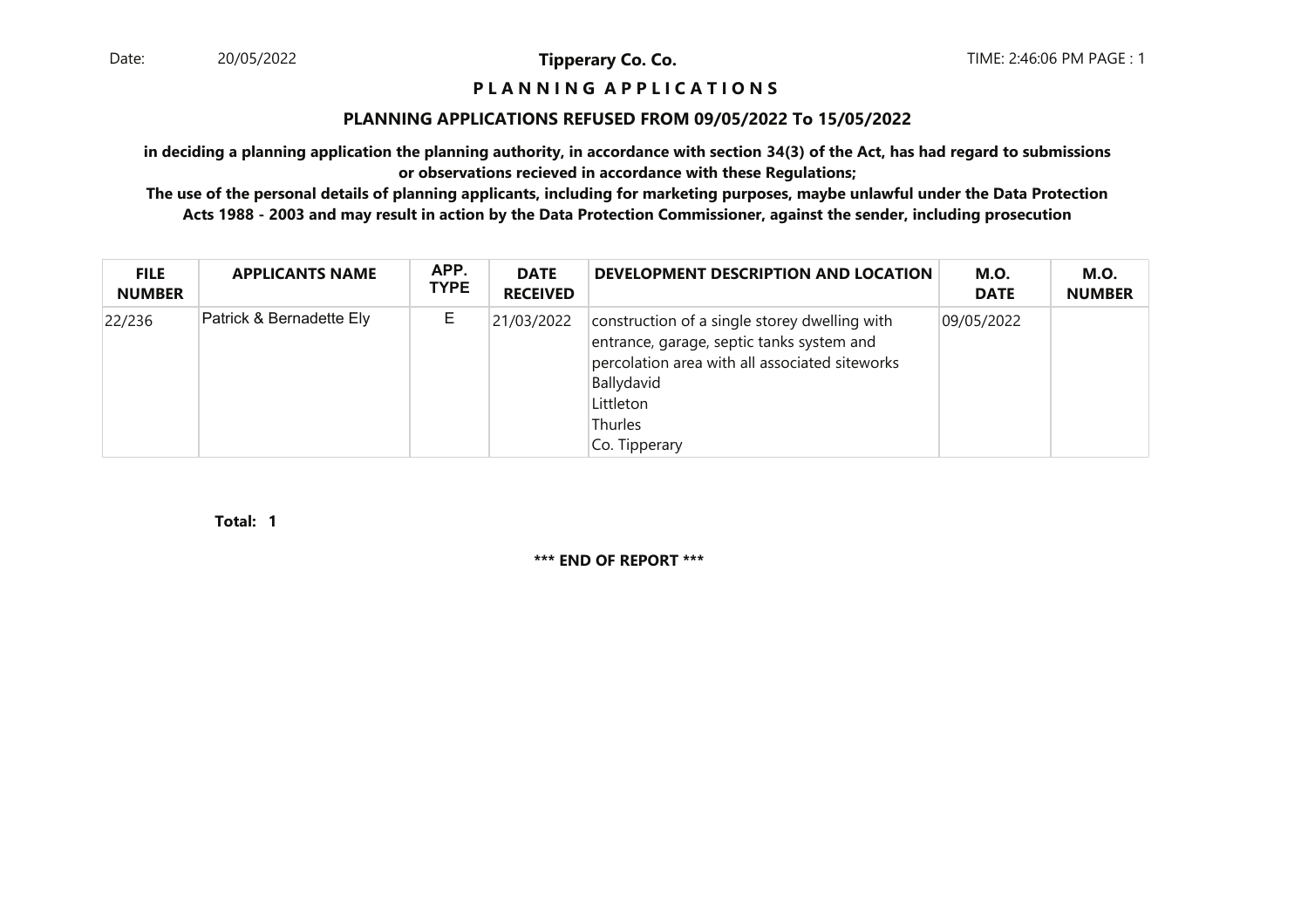## **P L A N N I N G A P P L I C A T I O N S**

#### **PLANNING APPLICATIONS REFUSED FROM 09/05/2022 To 15/05/2022**

**in deciding a planning application the planning authority, in accordance with section 34(3) of the Act, has had regard to submissionsor observations recieved in accordance with these Regulations;**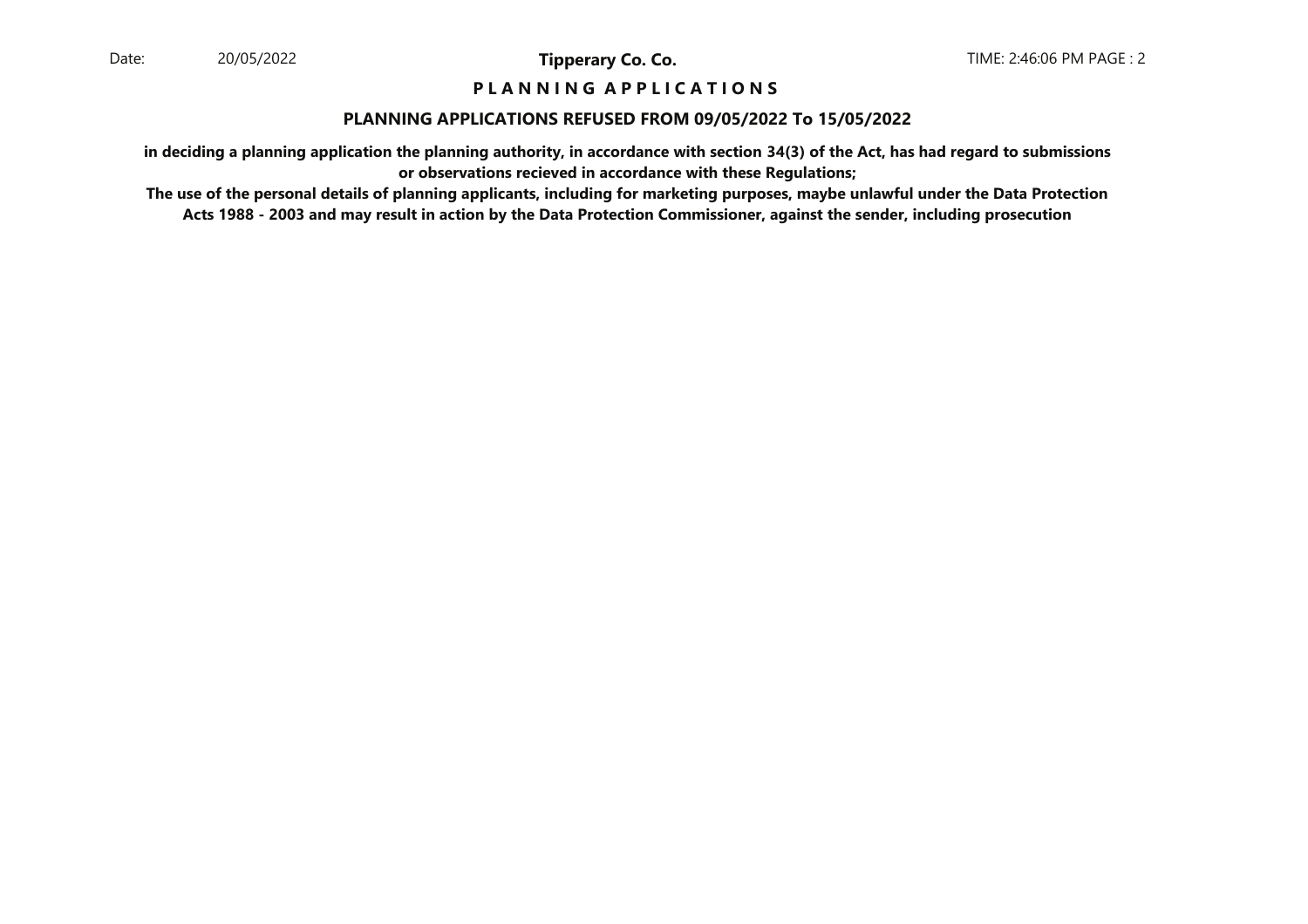Date: 20/05/2022 **Tipperary Co. Co. The Co. Co.** TIME: 2:43:12 PM PAGE : 1 20/05/2022

**Tipperary Co. Co.**

# **P L A N N I N G A P P L I C A T I O N S**

#### **FURTHER INFORMATION RECEIVED/VALIDATED APPLICATIONS FROM 09/05/2022 To 15/05/2022**

| <b>FILE</b><br><b>NUMBER</b> | <b>APPLICANTS NAME</b>                     | APP.<br><b>TYPE</b> | <b>DATE</b><br><b>INVALID</b> | <b>DATE</b><br><b>RECEIVED</b> |    | <b>DEVELOPMENT DESCRIPTION</b><br><b>AND LOCATION</b>                                                                                                                                    |
|------------------------------|--------------------------------------------|---------------------|-------------------------------|--------------------------------|----|------------------------------------------------------------------------------------------------------------------------------------------------------------------------------------------|
| 21/1562                      | D Harrington                               | P                   |                               | 09/05/2022                     | F. | demolition of part of existing structures and<br>extension of dwelling house and revision of<br>elevations<br>Knockalton Upper<br>Nenagh<br>Co. Tipperary                                |
| 22/12                        | <b>Edmond Hearn</b>                        | P                   |                               | 09/05/2022                     | F. | construct a bungalow, garage, entrance onto<br>laneway, wastewater system, borehole, soakpits and<br>all other associated site works<br>Ballyneill<br>Carrick-on-Suir<br>Co. Tipperary   |
| 22/125                       | Euronet 360 Finance Ltd. (Irish<br>Branch) | P                   |                               | 11/05/2022                     | F. | the installation of an ATM machine to the west<br>elevation<br>Mari Mina Pharmacy<br><b>Boles House</b><br>The Square, Cahir<br>Co. Tipperary                                            |
| 22/130                       | John & Aine O Brien                        | P                   |                               | 10/05/2022                     | F. | To construct a dwelling house, domestic garage,<br>effluent treatment system and percolation area,<br>entrance and all other associated site works<br>Burgesland<br>Newcastle<br>Clonmel |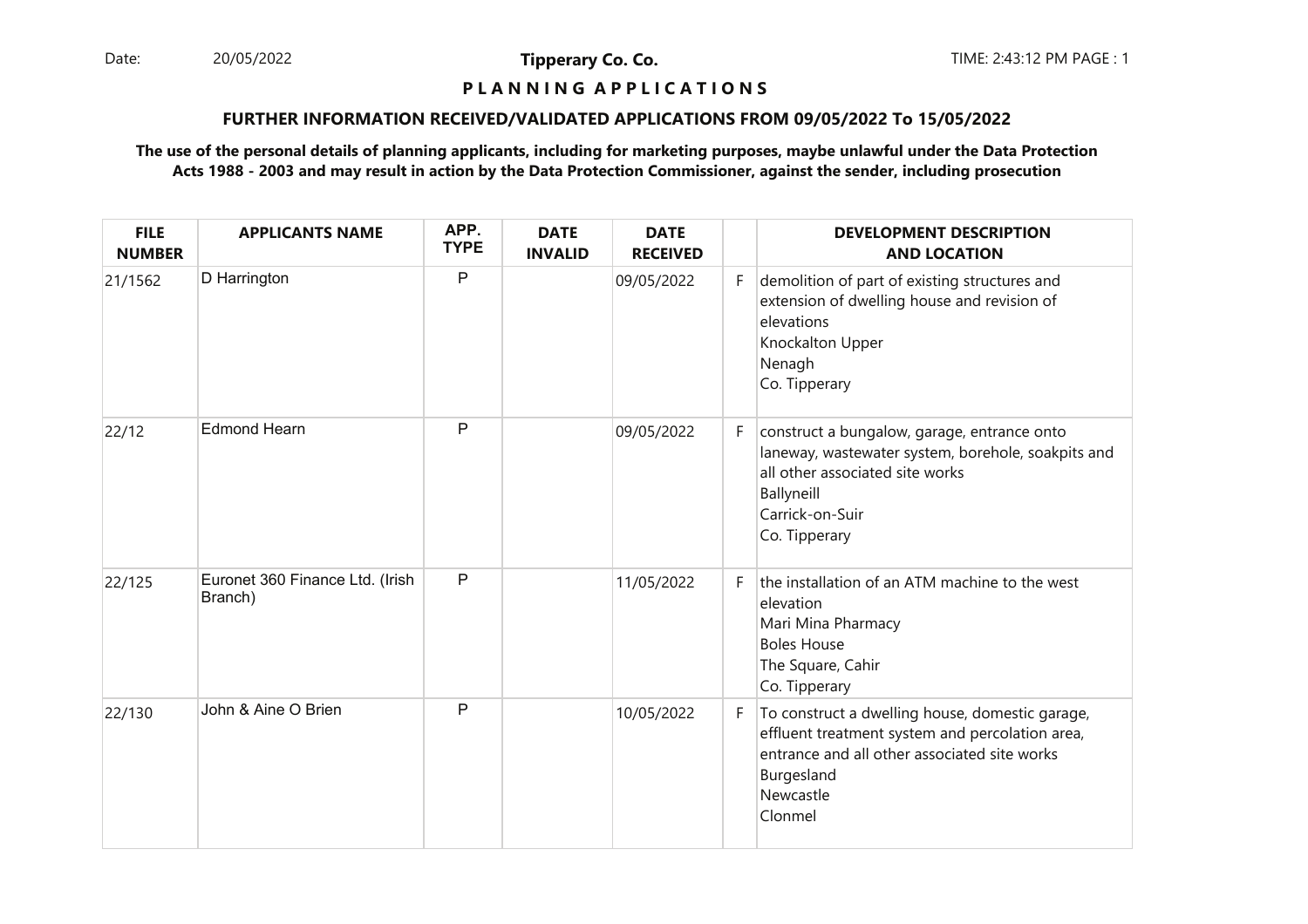Date: 20/05/2022 **Tipperary Co. Co. The Co. Co.** TIME: 2:43:12 PM PAGE : 2 20/05/2022

**Tipperary Co. Co.**

# **P L A N N I N G A P P L I C A T I O N S**

#### **FURTHER INFORMATION RECEIVED/VALIDATED APPLICATIONS FROM 09/05/2022 To 15/05/2022**

| <b>FILE</b><br><b>NUMBER</b> | <b>APPLICANTS NAME</b> | APP.<br><b>TYPE</b> | <b>DATE</b><br><b>INVALID</b> | <b>DATE</b><br><b>RECEIVED</b> |    | <b>DEVELOPMENT DESCRIPTION</b><br><b>AND LOCATION</b>                                                                                                                                                                                                                                          |
|------------------------------|------------------------|---------------------|-------------------------------|--------------------------------|----|------------------------------------------------------------------------------------------------------------------------------------------------------------------------------------------------------------------------------------------------------------------------------------------------|
| 22/136                       | Silvermines GAA Club   | P                   |                               | 09/05/2022                     | F. | a) construction of training hall, b) extension to and<br>reorganisation of dressing rooms, c) kitchenette and<br>d) associated ancillary site works<br><b>GAA Complex</b><br>Pollanorman<br>Dolla, Nenagh,<br>Co Tipperary                                                                     |
| 22/164                       | Gary & Mary Morrison   | P                   |                               | 12/05/2022                     | F. | Single level extension to rear and side, reconstruct<br>existing roof to allow for attic conversion including<br>dormer windows; alterations to elevations;<br>reconstruction of driveway and entrance; site fencing<br>and all necessary services and site-works<br>No. 12 Townspark<br>Cahir |
| 22/279                       | Thomas & Sarah Finnan  | P                   |                               | 11/05/2022                     | F. | demolition of existing Sun Lounge and to construct<br>extension to the rear of our dwelling and to renovate<br>existing dwelling and associated site works<br>Garranacanty<br>Tipperary                                                                                                        |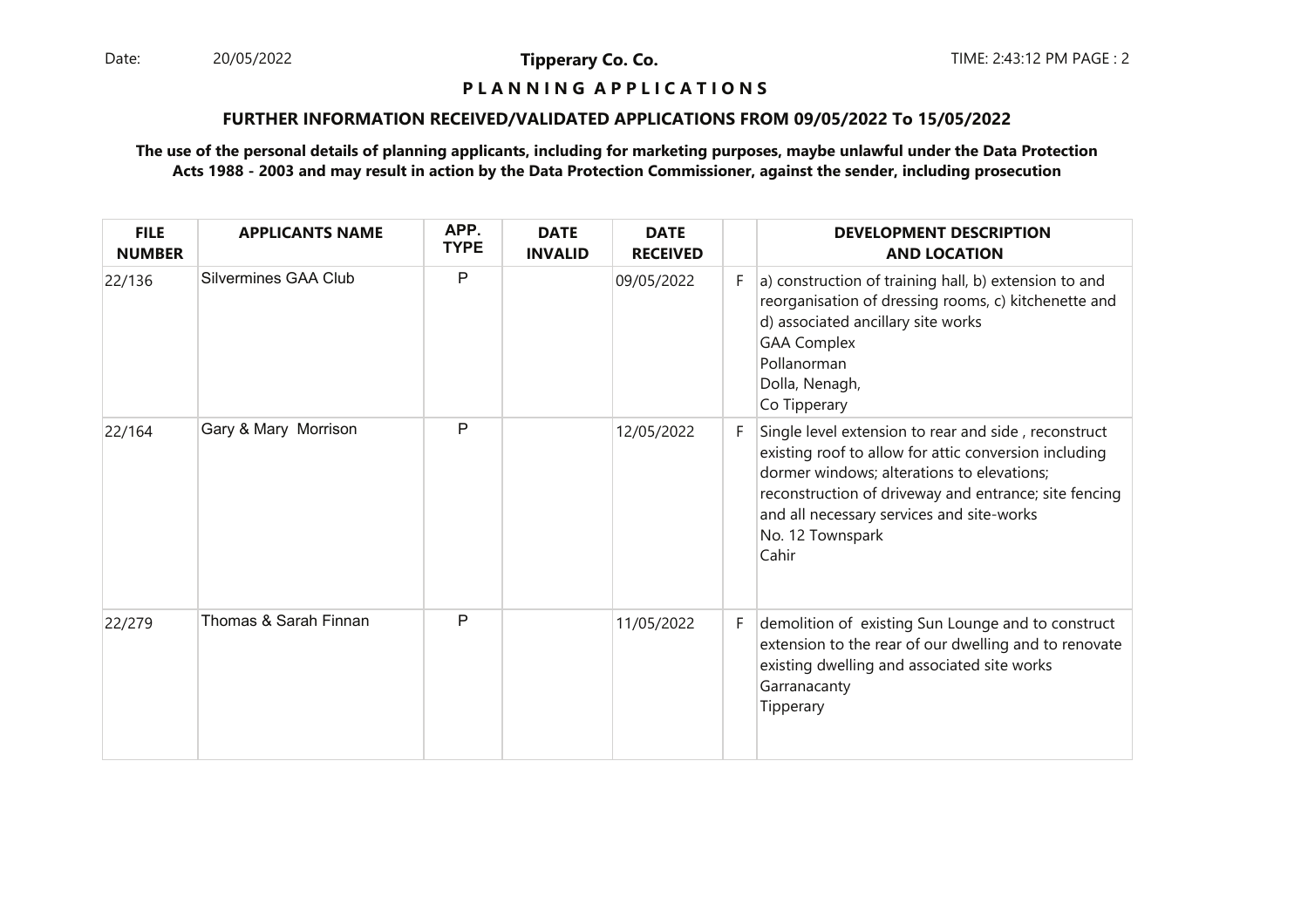Date: 20/05/2022 **Tipperary Co. Co. The Co. Co.** TIME: 2:43:12 PM PAGE : 3 20/05/2022

**Tipperary Co. Co.**

# **P L A N N I N G A P P L I C A T I O N S**

#### **FURTHER INFORMATION RECEIVED/VALIDATED APPLICATIONS FROM 09/05/2022 To 15/05/2022**

| <b>FILE</b><br><b>NUMBER</b> | <b>APPLICANTS NAME</b>    | APP.<br><b>TYPE</b> | <b>DATE</b><br><b>INVALID</b> | <b>DATE</b><br><b>RECEIVED</b> |    | <b>DEVELOPMENT DESCRIPTION</b><br><b>AND LOCATION</b>                                                                                                                                                                                                                                               |
|------------------------------|---------------------------|---------------------|-------------------------------|--------------------------------|----|-----------------------------------------------------------------------------------------------------------------------------------------------------------------------------------------------------------------------------------------------------------------------------------------------------|
| 22/60079                     | Gavin O'Dwyer             | $\mathsf{R}$        |                               | 11/05/2022                     | F. | as constructed front porch, the conversion of the first<br>floor into living accommodation, the addition of<br>fenestration at both gable ends and the as<br>constructed domestic garage including all associated<br>site development works<br>Ballyclerihan<br>Clonmel<br>Co. Tipperary<br>E91YD82 |
| 22/60082                     | Pat & Frances White       | P                   |                               | 09/05/2022                     | F. | a) New single storey detached dwelling, (b) All<br>associated site works and connections to services (c)<br>Modification to existing vehicular access and<br>provision of new pedestrian access to Saint Flannan<br>St to serve proposed dwelling.<br>Saint Flannan St<br>Nenagh<br>Co. Tipperary   |
| 22/60116                     | Pairc Rua Investments LTD | P                   |                               | 13/05/2022                     | F. | This development will consist of a loose and slatted<br>house with underground slurry storage and all<br>associated site works.<br>Monagee/Camas,<br>Cashel,<br>Co.Tipperary                                                                                                                        |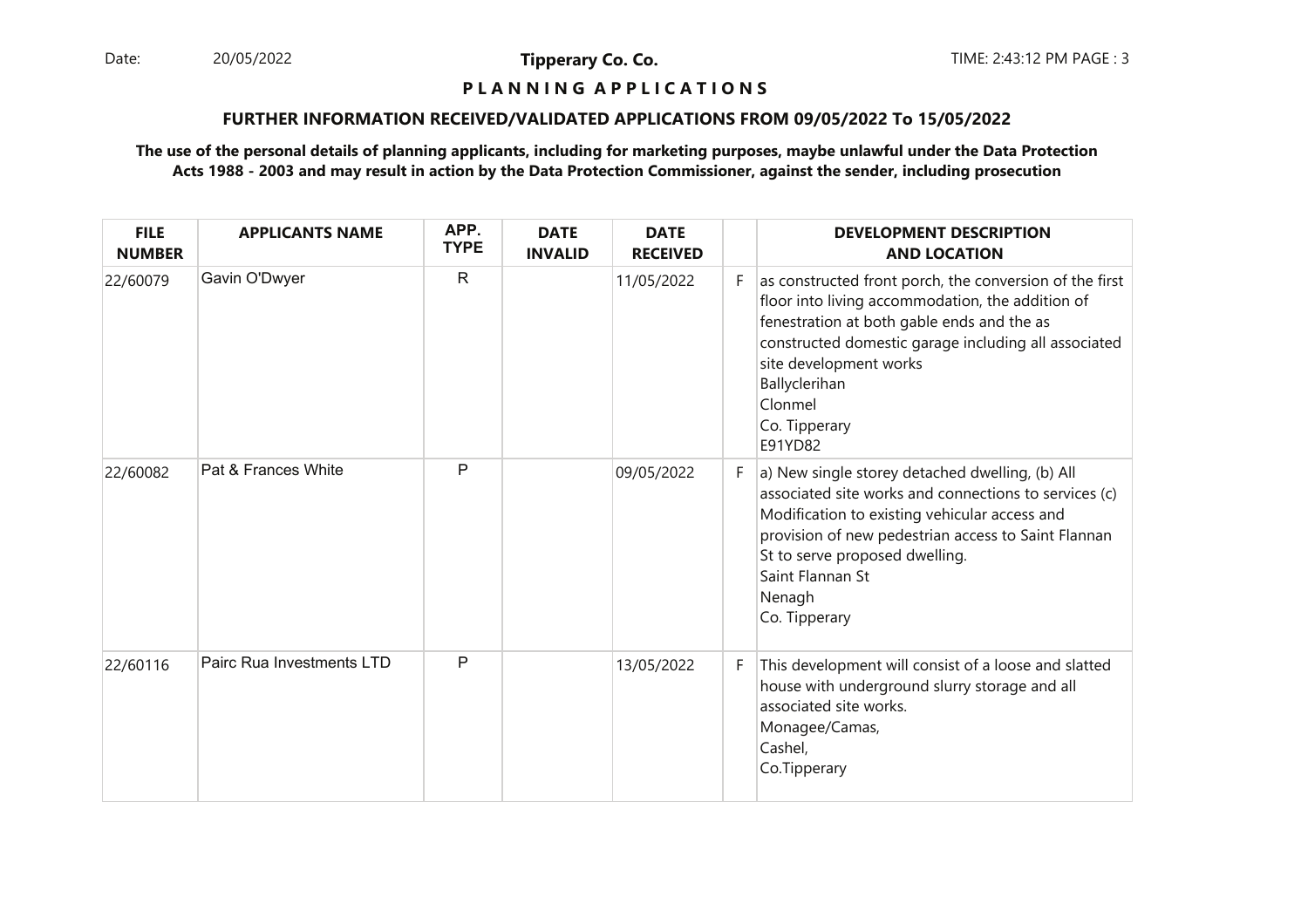Date: 20/05/2022 **Tipperary Co. Co. The Co. Co.** TIME: 2:43:12 PM PAGE : 4 20/05/2022

**Tipperary Co. Co.**

#### **P L A N N I N G A P P L I C A T I O N S**

#### **FURTHER INFORMATION RECEIVED/VALIDATED APPLICATIONS FROM 09/05/2022 To 15/05/2022**

#### **The use of the personal details of planning applicants, including for marketing purposes, maybe unlawful under the Data ProtectionActs 1988 - 2003 and may result in action by the Data Protection Commissioner, against the sender, including prosecution**

| <b>FILE</b><br><b>NUMBER</b> | <b>APPLICANTS NAME</b>    | APP.<br><b>TYPE</b> | <b>DATE</b><br><b>INVALID</b> | <b>DATE</b><br><b>RECEIVED</b> |    | <b>DEVELOPMENT DESCRIPTION</b><br><b>AND LOCATION</b>                                                                                                                                                                                                                                                                                                                                                                                                        |
|------------------------------|---------------------------|---------------------|-------------------------------|--------------------------------|----|--------------------------------------------------------------------------------------------------------------------------------------------------------------------------------------------------------------------------------------------------------------------------------------------------------------------------------------------------------------------------------------------------------------------------------------------------------------|
| 22/60123                     | <b>Brinkley Homes Ltd</b> | P                   |                               | 10/05/2022                     | F. | modifications to the permitted site layout on<br>planning file reference 19/601108, by (a) the addition<br>of 8 no. proposed residential units, by changing 8 no.<br>semi-detached dwellings into 16 no. apartments (in<br>two blocks of eight units each), and, (b) changing a<br>terrace of 3 no. 3-bed dwellings into a terrace of 3 no.<br>2-bed dwellings, including all associated site<br>development works<br>Glenconnor<br>Clonmel<br>Co. Tipperary |
| 22/60128                     | Michael Holleran          | P                   |                               | 13/05/2022                     | F. | Dwelling, Garage, Effluent Treatment System,<br>Entrance & all associated Site Works<br>Cloghabreedy<br>Cahir<br>Co. Tipperary                                                                                                                                                                                                                                                                                                                               |

**12Total:**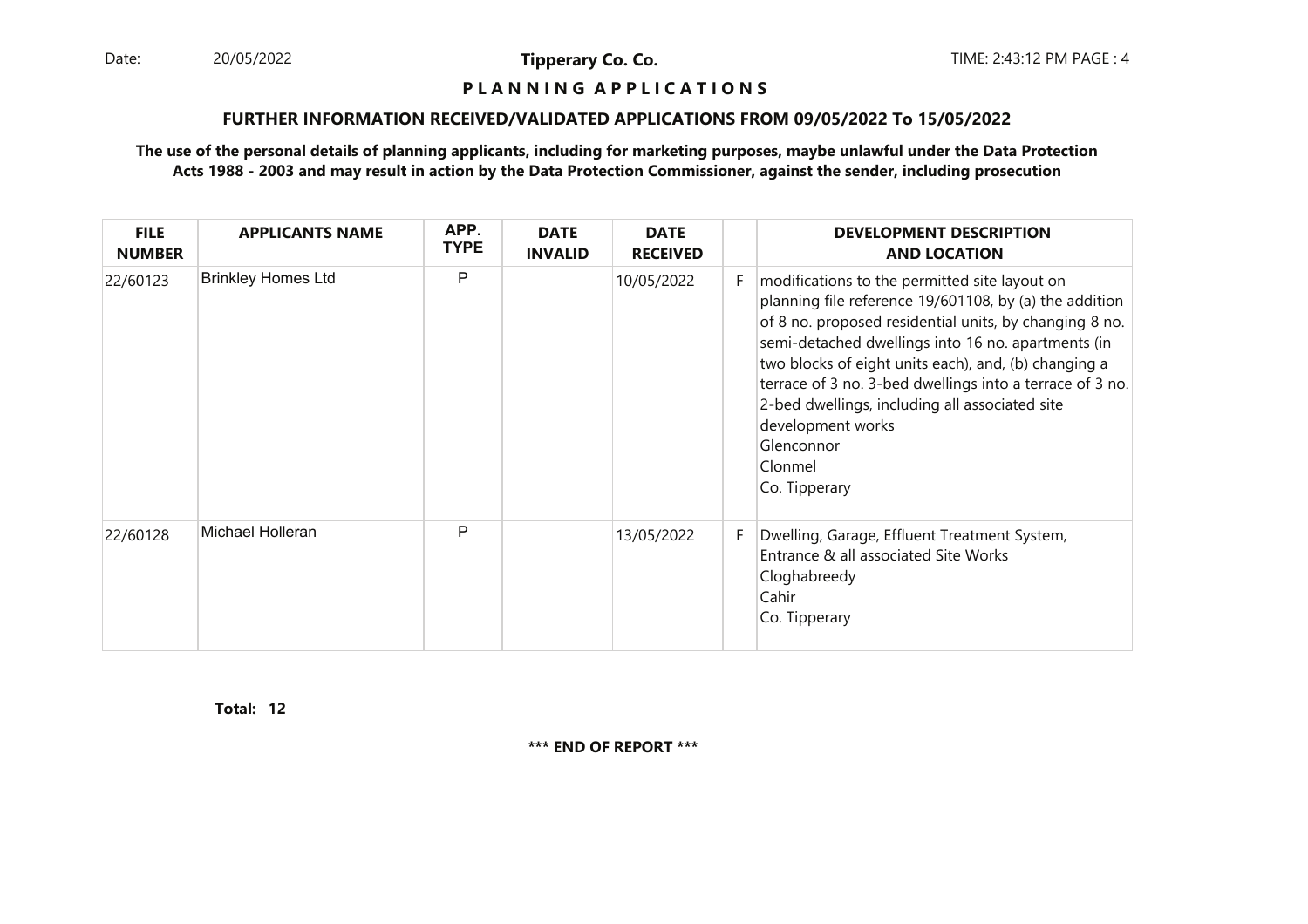## **P L A N N I N G A P P L I C A T I O N S**

#### **INVALID APPLICATIONS FROM 09/05/2022 To 15/05/2022**

| <b>FILE</b><br><b>NUMBER</b> | <b>APPLICANTS NAME</b> | APP.<br><b>TYPE</b> | <b>DATE</b><br><b>INVALID</b> | DEVELOPMENT DESCRIPTION AND LOCATION                                                                                                                                                                                                                                                                                                                                                                             |
|------------------------------|------------------------|---------------------|-------------------------------|------------------------------------------------------------------------------------------------------------------------------------------------------------------------------------------------------------------------------------------------------------------------------------------------------------------------------------------------------------------------------------------------------------------|
| 22/334                       | Eoin O'Sullivan        | P                   | 09/05/2022                    | the construction of an extension and all associated site works<br>Galtee View, Skeheenarinky<br><b>Burncourt</b><br>Cahir<br>Co. Tipperary                                                                                                                                                                                                                                                                       |
| 22/337                       | Sean & Sue O Donnell   | R                   | 10/05/2022                    | (A) alterations to elevations of the existing dwelling house and<br>changes to the roof height at the rear of the dwelling from<br>planning permission granted under P314075. (B) Retention<br>permission to retain the construction of an extension to the rear<br>of the dwelling. (C) Retention permission for the change of use<br>of domestic garage to granny flat<br>Moorstown<br>Fethard<br>Co Tipperary |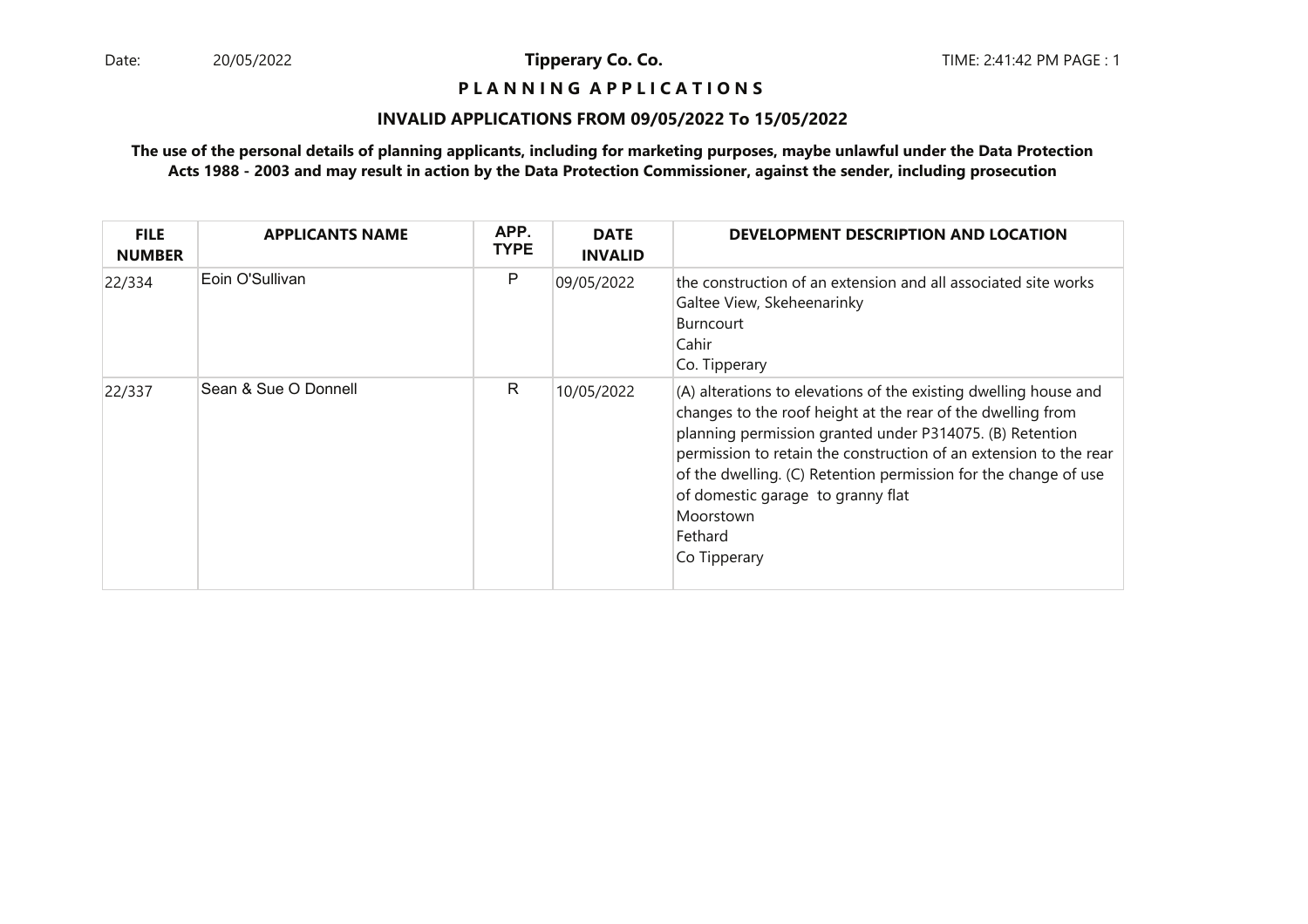**P L A N N I N G A P P L I C A T I O N S** 

#### **INVALID APPLICATIONS FROM 09/05/2022 To 15/05/2022**

| Rory & Therese O'Shea | $\mathsf{P}$ | 10/05/2022 |                                                                                                                                                                                                                                                                                                                                                                                                                                                                                                                                                                                                                                                                                                                                                                                                                                                                                                                   |
|-----------------------|--------------|------------|-------------------------------------------------------------------------------------------------------------------------------------------------------------------------------------------------------------------------------------------------------------------------------------------------------------------------------------------------------------------------------------------------------------------------------------------------------------------------------------------------------------------------------------------------------------------------------------------------------------------------------------------------------------------------------------------------------------------------------------------------------------------------------------------------------------------------------------------------------------------------------------------------------------------|
|                       |              |            | 1. The demolition of a dilapidated two storey dwelling and the<br>subsequent construction of a two storey dwelling. 2. There will<br>be improvement and refurbishment works to three dilapidated<br>outbuildings (single storey in height). A portion of an<br>outbuilding is to be demolished to facilitate the correct<br>realignment of new works. 3. The installation of a certified<br>wastewater treatment system and a percolation area, to all<br>appropriate standards. 4 The construction of a site entrance,<br>driveway, parking area, footpaths, patio and hard landscaping<br>areas. A detailed proposal has been made for the site entrance<br>to include, entrance gates, hedging, walls and piers and<br>drainage measures. 5' The comprehensive landscaping of the<br>site consisting of new-grass areas, planting beds, trees and<br>shrubbery, a walled garden and all associated site works. |
|                       |              |            | Notes: The proposed dwelling will primarily consist of a two<br>storey element however a portion of the dwelling will also<br>consist of a single storey element to the front and rear<br>elevations.<br>Galboola                                                                                                                                                                                                                                                                                                                                                                                                                                                                                                                                                                                                                                                                                                 |
|                       |              |            | Littleton<br>Thurles<br>Co Tipperary E41ET04                                                                                                                                                                                                                                                                                                                                                                                                                                                                                                                                                                                                                                                                                                                                                                                                                                                                      |
|                       |              |            |                                                                                                                                                                                                                                                                                                                                                                                                                                                                                                                                                                                                                                                                                                                                                                                                                                                                                                                   |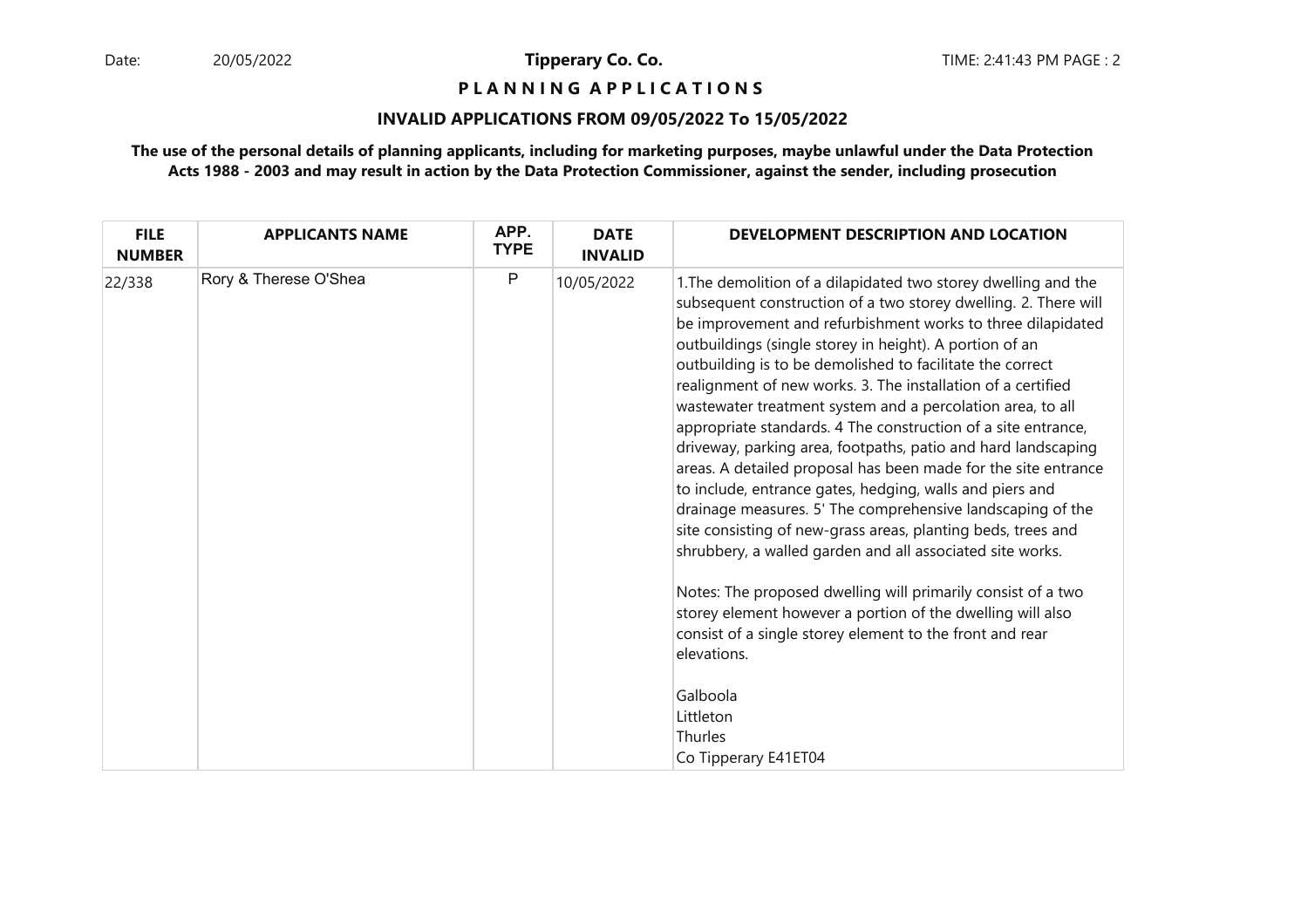## **P L A N N I N G A P P L I C A T I O N S**

#### **INVALID APPLICATIONS FROM 09/05/2022 To 15/05/2022**

| <b>FILE</b><br><b>NUMBER</b> | <b>APPLICANTS NAME</b>      | APP.<br><b>TYPE</b> | <b>DATE</b><br><b>INVALID</b> | DEVELOPMENT DESCRIPTION AND LOCATION                                                                                                                                                                                                                                                |
|------------------------------|-----------------------------|---------------------|-------------------------------|-------------------------------------------------------------------------------------------------------------------------------------------------------------------------------------------------------------------------------------------------------------------------------------|
| 22/341                       | Margaret and John McDonnell | R                   | 10/05/2022                    | ground floor extension, second floor attic development and<br>window variations at ground and rear first floor levels of existing<br>dwelling house<br>Shower<br>Newport<br>Co. Tipperary                                                                                           |
| 22/353                       | <b>Irish Water</b>          | P                   | 13/05/2022                    | a 2.15m high water booster kiosk located on a wide public<br>footpath which abouts the Loreto Secondary School boundary<br>wall. The roadside kiosk will be installed on a concrete plinth and<br>includes water pumps, motors and controls.<br>Coleville Road<br>Raheen<br>Clonmel |
| 22/354                       | Helen Wall                  | $\mathsf{R}$        | 13/05/2022                    | 2 no. side extensions to existing dwelling house and permission<br>to demolish existing agricultural single storey building inclusive<br>of associated site works (Previous Planning reference P3/1816).<br>Cloheenafishoge<br>Ballylooby<br>Cahir                                  |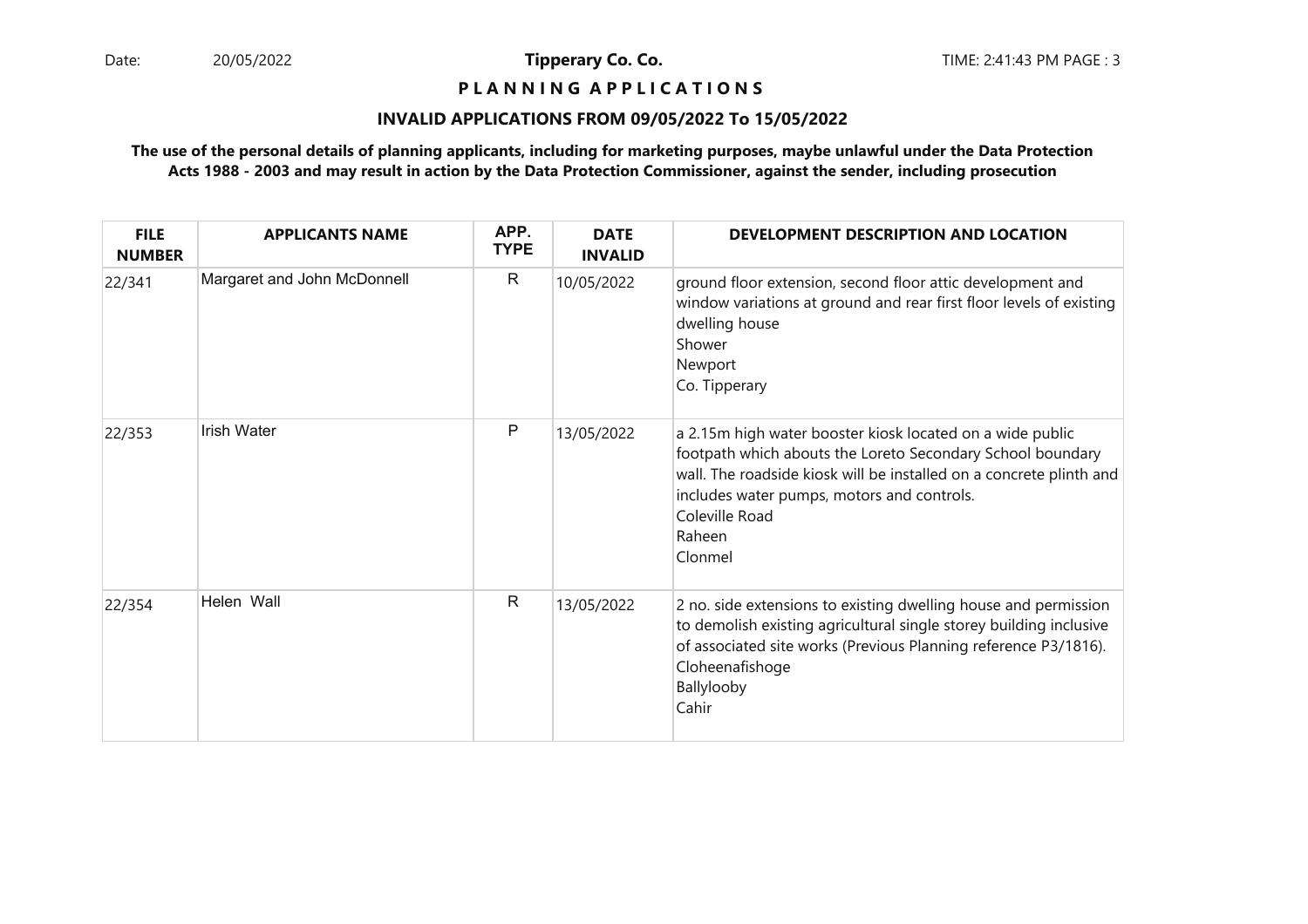# **P L A N N I N G A P P L I C A T I O N S**

#### **INVALID APPLICATIONS FROM 09/05/2022 To 15/05/2022**

### **The use of the personal details of planning applicants, including for marketing purposes, maybe unlawful under the Data ProtectionActs 1988 - 2003 and may result in action by the Data Protection Commissioner, against the sender, including prosecution**

| <b>FILE</b><br><b>NUMBER</b> | <b>APPLICANTS NAME</b>               | APP.<br><b>TYPE</b> | <b>DATE</b><br><b>INVALID</b> | DEVELOPMENT DESCRIPTION AND LOCATION                                                                                                                                                                                                                                                                                                         |
|------------------------------|--------------------------------------|---------------------|-------------------------------|----------------------------------------------------------------------------------------------------------------------------------------------------------------------------------------------------------------------------------------------------------------------------------------------------------------------------------------------|
| 22/60212                     | David Fogarty of Allstar Tiling Ltd. | P                   | 10/05/2022                    | 1. Retention for as demolished storage shed 2. change of use<br>from Residential dwelling to Office use with carparking and<br>signage, revised entrance with gates and piers with all<br>connection to existing services and all associated siteworks and<br>ancillary works<br>Kavanagh Place<br><b>Thurles</b><br>Co Tipperary<br>E41T1H7 |

**7Total:**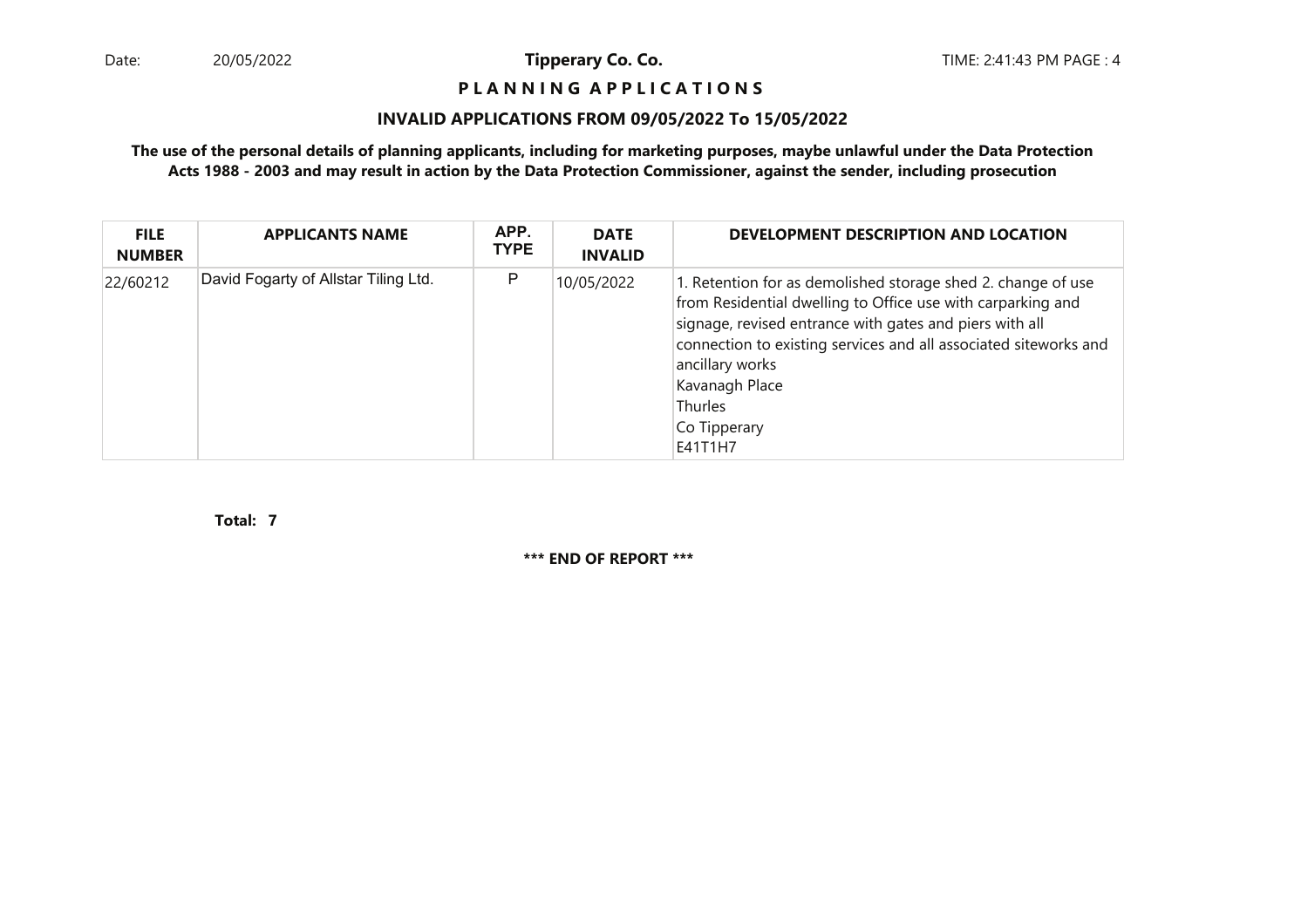# **P L A N N I N G A P P L I C A T I O N S**

# **EIAR - NIS REPORTS REQUESTED FROM 09/05/2022 To 15/05/2022**

| <b>FILE</b> | <b>NAME</b><br>A DDI IC<br>л NI | <b>ADD</b><br>NF I<br>TVDC | 'eaues' | - -<br>Article | <b>LOCATION</b><br>DEVI<br><b>LOCKIPTION</b><br>DES<br>OPMENT<br>AND |
|-------------|---------------------------------|----------------------------|---------|----------------|----------------------------------------------------------------------|
| NIIMRFR     |                                 |                            | Date    | Number         |                                                                      |

**0Total:**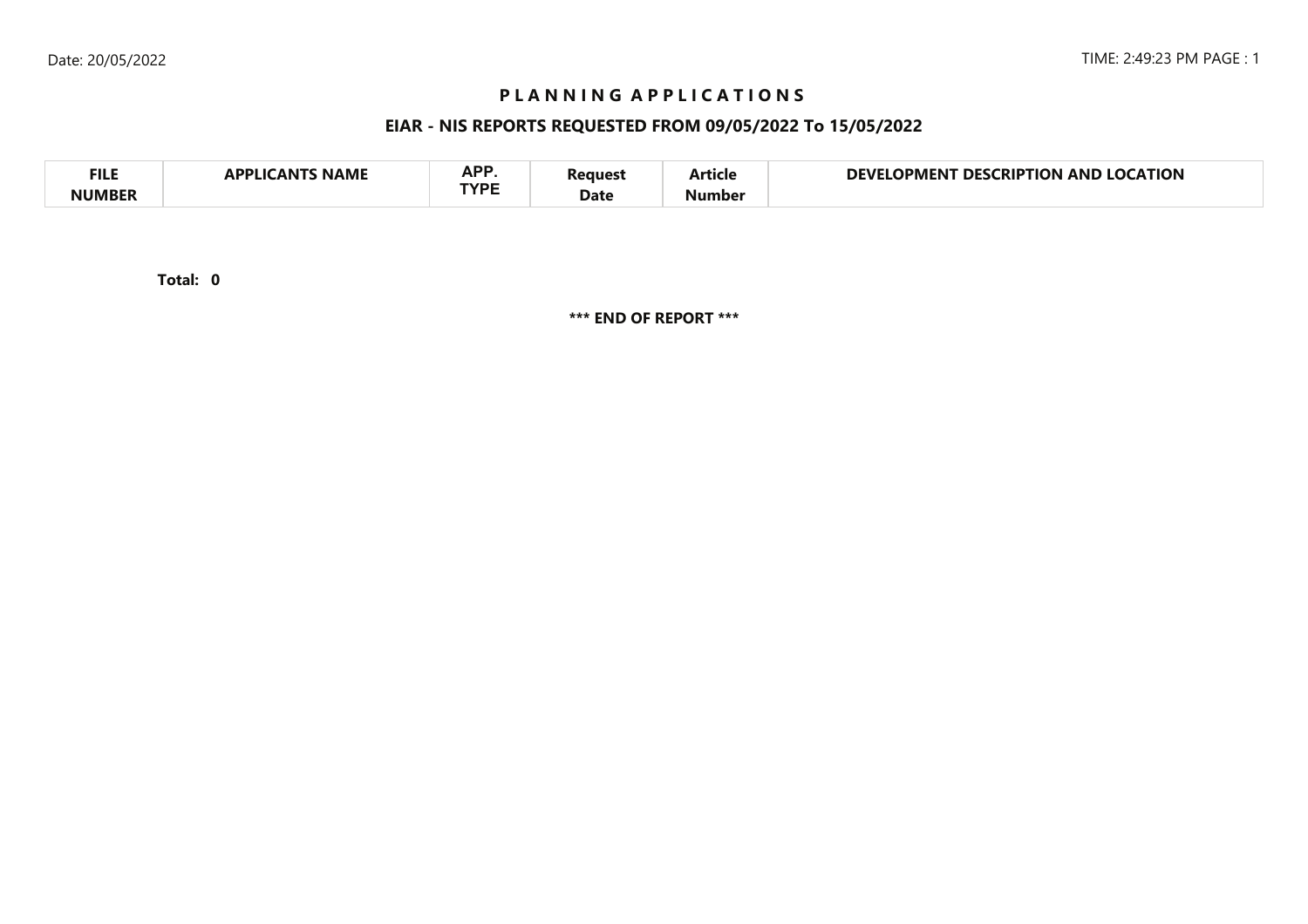# **P L A N N I N G A P P L I C A T I O N S**

# **EIAR - NIS REPORTS RECEIVED FROM 09/05/2022 To 15/05/2022**

| <b>FILE</b><br><b>NUMBER</b> | <b>APPLICANTS NAME</b> | APP.<br><b>TYPE</b> | <b>Received</b><br>Date | <b>Article Number</b> | DEVELOPMENT DESCRIPTION AND LOCATION                                                                                                                                                                                                                                                   |
|------------------------------|------------------------|---------------------|-------------------------|-----------------------|----------------------------------------------------------------------------------------------------------------------------------------------------------------------------------------------------------------------------------------------------------------------------------------|
| 22/60221                     | Michael Butler         | Р                   | 11/05/2022              | 177                   | the construction of a vehicular entrance, dwelling house, garage, domestic<br>wastewater treatment system with polishing filter, together with all<br>associated site works. This application is accompanied by a Natura Impact<br>Statement (NIS)<br>Moher east<br>Toem<br>Cappawhite |

**1Total:**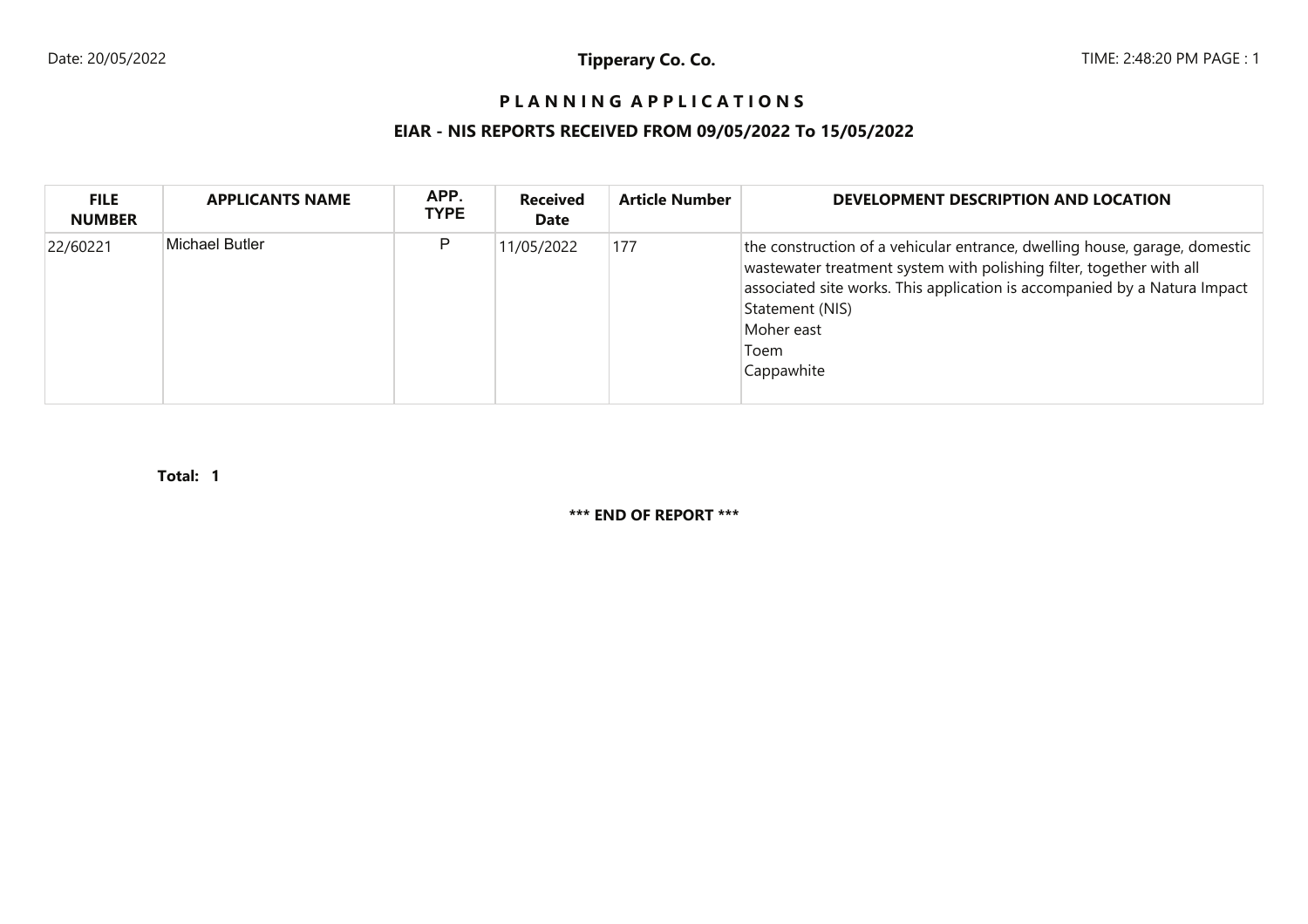# **A N B O R D P L E A N Á L A**

# **APPEALS NOTIFIED FROM 09/05/2022 To 15/05/2022**

| FILE          | <b>NAME</b><br><b>TICANTS</b><br>ומם | A DD | <b>ALCICION</b><br>יוטוסוטי | <u>.</u>   | <b>DESCRIPTION</b><br><b>DEVEL</b><br>OPMEN I. | $\blacksquare$ DAT |
|---------------|--------------------------------------|------|-----------------------------|------------|------------------------------------------------|--------------------|
| <b>NUMBER</b> | <b>ADDRESS</b><br>AND                | rvdc | <b>DATE</b>                 | <b>DEC</b> | <b>ATION</b><br>ANI                            |                    |

**Total: 0**